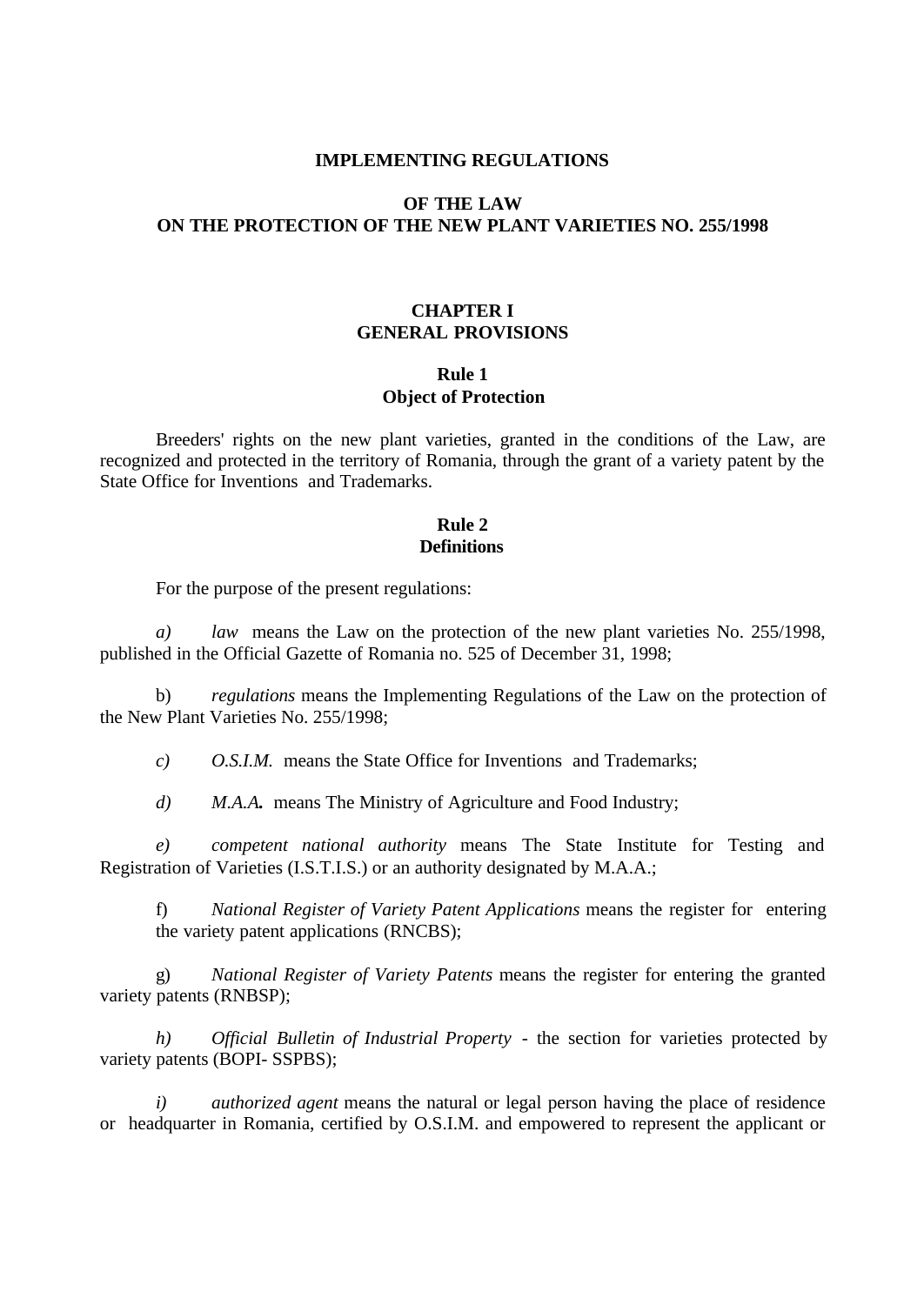the holder in the proceedings before the O.S.I.M.;

*j) candidate variety* means the variety for which an application for a variety patent was filed with O.S.I.M;

*k) protected variety* means the bred and cultivated variety for which O.S.I.M. granted a variety patent;

*l) initial variety* means the protected variety which may be the starting material for a new variety essentially derived;

*m) dependent variety* means the variety which, for the purpose of production, needs the repeated use of an initial protected variety, or which is essentially derived from a protected variety, provided that said variety is not in its turn essentially derived; the dependent variety may be the subject-matter of a variety patent independently from the protected initial variety, provided that it fulfils the distinctness, uniformity and stability conditions stipulated by the law;

*n) essentially derived variety* means the variety derived from another protected initial variety, provided that it is predominantly derived from the initial variety or from another variety which is predominantly derived from the initial variety and who keeps the expression of the essential characteristics resulting from a genotype of the initial variety or from a combination of genotypes; the essentially derived variety shall be clearly distinguishable from the initial protected variety by one or more characteristics which may be precisely described;

*o) genetically modified variety* means any variety obtained by genetic engineering;

*p) ornamental tree variety* means a variety of trees belonging to any horticultural or forest species on which breeding was developed;

*q) variety of commun knowledge means a variety existing* in a recognized reference collection, in a gene bank or in an official catalogue/ register and which may be reproduced and cultivated whenever necessary.

#### **Rule 3 Representation**

(1) The applicant or holder of a variety patent may be represented in the proceedings before the O.S.I.M. by an authorized agent having the place of residence or headquarter in Romania.

(2) The applicant or holder of a variety patent who does not have the place of residence or headquarter in the territory of Romania has to be represented before O.S.I.M. by an authorized agent.

(3) The designation of the authorized agent is made by a written communication submitted to O.S.I.M., named power of attorney, and which comprises the applicant's or holder's name and signature, as the case may be.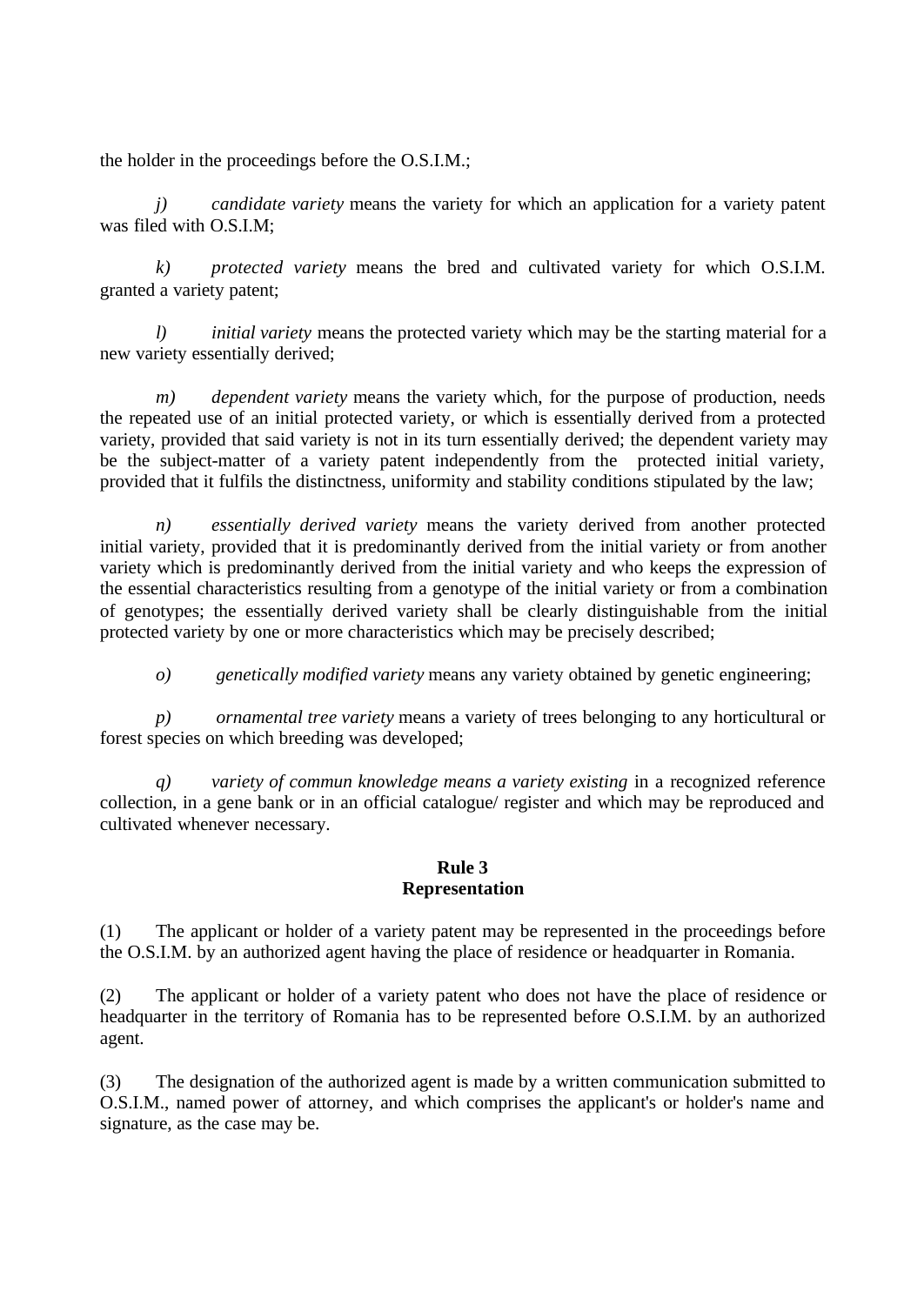(4) The power of attorney will refer to only one variety patent application or to a variety patent belonging to the mandant.

(5) Any document requested through the authorized agent regarding the withdrawal of the variety patent application, the renunciation to the variety patent and any application relating to the transfer of rights in a variety, will be made by a special document mentioning expressly the withdrawal, renunciation or transfer.

(6) When the applicant is represented by an authorized agent, this one may sign the variety patent application on the basis of the power of attorney given to him by the applicant. If, within 3 months from the filing date of the application the power of attorney is not submitted to O.S.I.M., the application will be rejected, in conformity with Art. 20 (2) of the Law.

(7) The applicant or the holder may have only one authorized agent, or if the application or other document indicates more authorized agents, only the first written will be taken into consideration.

### **CHAPTER II PATENTABILITY OF NEW PLANT VARIETIES**

#### **Rule 4 Conditions of Protection**

O.S.I.M. grants a variety patent if the conditions provided for in Art. 5 of the Law, respectively novelty, distinctness, uniformity and stability, depending on the group of species, are fulfilled cumulatively, and if the variety has a correct denomination, according to Art. 15 of the Law.

#### **Rule 5 Novelty**

(1) The variety shall not be lost the novelty within the meaning of Art.6 paragraph (2) of the Law, if it:

(a) forms part of an agreement whereby a person produces propagating material of said variety in the name of the breeder or of his successor in title, provided that the harvested propagating material returns to the breeder or to his successor in title and is not used for the propagation of another variety;

(b) forms part of an agreement whereby a person conducts trials in the field or laboratory or cultivates the variety to a small-scale for its evaluation;

(c) forms the object of an administrative commitment with regard to the biological security or the registration of the varieties in an official catalogue of varieties admitted for commerce;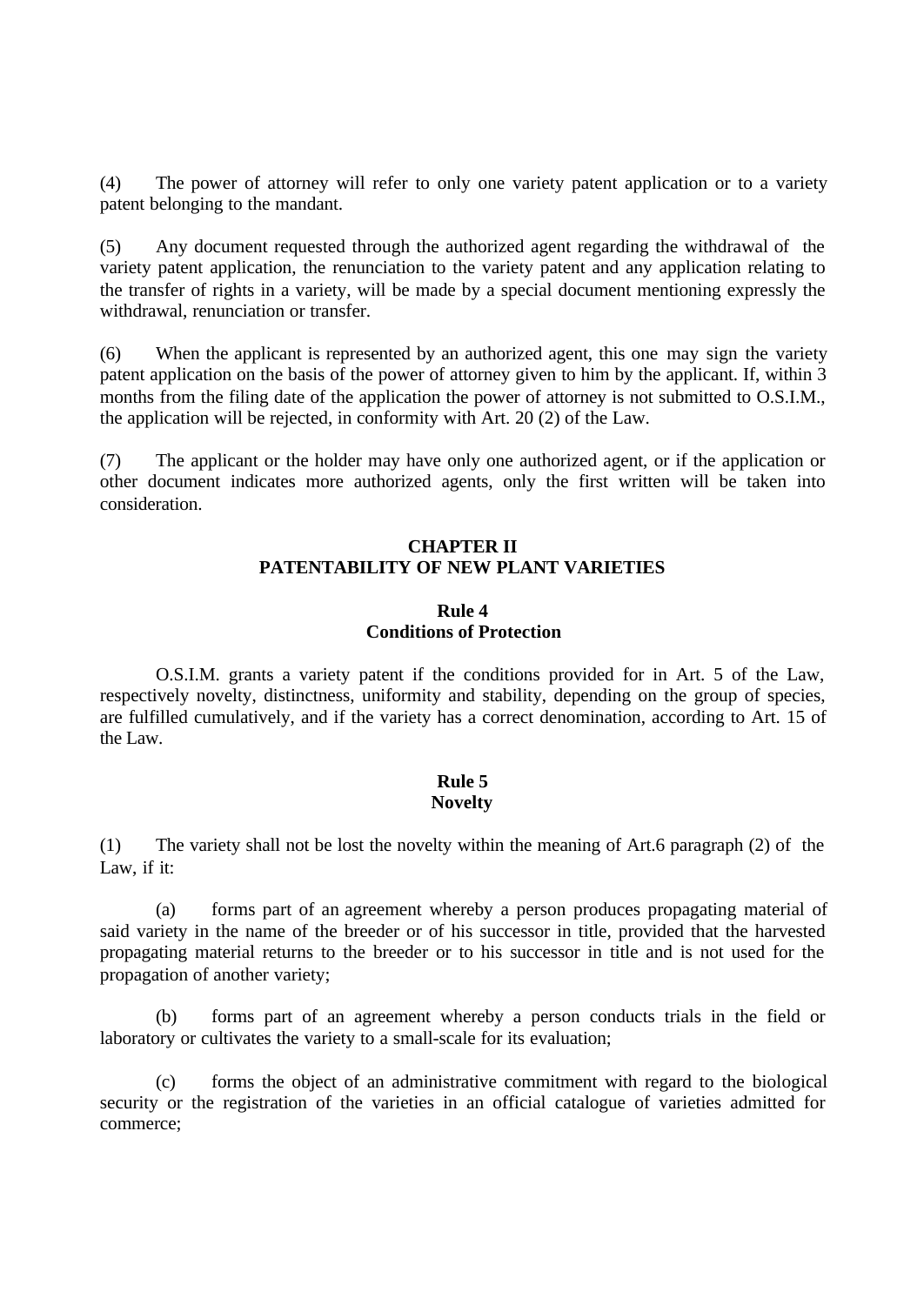(d) involves the harvested material as a subproduct, a secondary product or a surplus resulting from the new variety or from the activities provided for in paragraphs (1)( a) to (c).

(2) In implementing Art. 6 (2) of the Law, following acts do not destroy novelty:

(a) the commercial exploitation of the variety by the breeder, on the territory of Romania, earlier than one year before filing the application for a variety patent with O.S.I.M.; the breeder may sell the propagating or harvested material in order to prospect the market, earlier than one year before filing the application for a variety patent with O.S.I.M.;

(b) for the varieties created by foreign applicants, the exploitation or commercialisation of the variety in other countries, earlier than four years before filing the application for the variety patent with O.S.I.M.; for the species of trees or of vines the commercial exploitation is earlier than six years before the filing date of the application with O.S.I.M.

# **Rule 6 Distinctness**

(1) The distinctness is established, according to Art. 7 of the Law, in comparison with a reference variety and any other variety whose existence is a matter of common knowledge on the filing date of the application for the variety patent or on the date of the priority, if the candidate variety is clearly distinguishable by the expression of one or more relevant characteristics.

(2) The morphological, physiological and/or biochemical characteristics taken into consideration when examining the variety for establishing the distinctness, are the characteristics considered relevant and independent from the environment and easy to be described.

(3) Filing the application for protection or registration of a variety in a catalogue of varieties accepted for marketing makes the variety a matter of common knowledge, provided that the application leads to the grant and recognition of the breeders' rights and to the existence of the variety as living material.

(4) In order to establish that the existence of a variety is a matter of common knowledge in Romania, documents proving the exploitation of the variety may be presented, respectively the registration in an official catalogue of varieties or in a registered professional association, if included in a reference collection recognized internationally or in a member State of the International Union for the Protection of New Plant Varieties.

(5) As a rule, when establishing the distinctness of a variety, the characteristics regarding the agronomic value of the variety may also be taken into consideration; these are used only for the agricultural species and to the extent in which said characteristics are precise and not fluctuant due to the environment.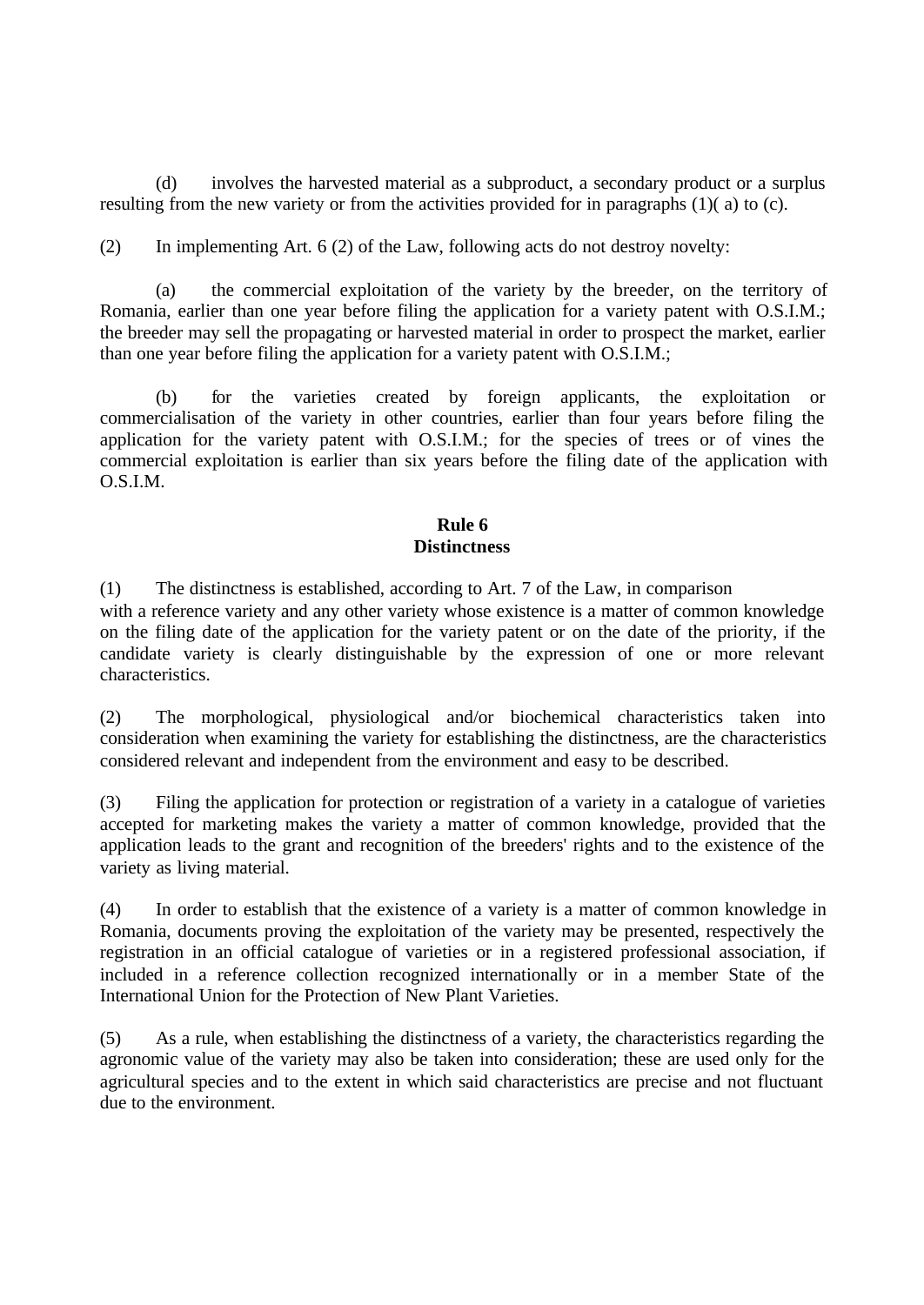## **Rule 7 Uniformity**

(1) The uniformity is determined by taking into consideration the group of species the variety belongs to and the expected interspecific variations produced during the sexually or vegetative propagation, if the variety remains uniform in the expression of the relevant characteristics used for establishing the distinctness and for the variety description.

(2) For the vegetatively propagated varieties or for the varieties obtained from selfpollinating species, the degree of uniformity is established depending on the species.

(3) For the varieties belonging to cross-pollinating species and which have a high degree of heterogenity, the uniformity is measured in relation to the comparison varieties.

#### **Rule 8 Stability**

The stability of a candidate variety, within the meaning of Art. 9 of the Law, is determined after repeated propagation and in compliance with the specificity of each propagation cycle of the new variety, provided that the variety remains unchanged in the expression of the relevant characteristics for distinctness and for the variety description.

## **CHAPTER III RIGHT TO PROTECTION**

# **Rule 9 Right to a Variety Patent**

(1) The person entitled to be granted the protection under Art. 10 (1) of the Law is the breeder, who bred, discovered and developed the new variety.

(2) Where the breeder has assigned his rights in the variety by an assignment contract, a licence or by any other way of transfer these rights belong to his successor in title as provided for in Art. 35 of the Law. The transfers are published in BOPI.

(3) Where two or more breeders, bred or discovered the new variety jointly, the variety patent shall be granted to them jointly.

(4) Where two persons bred, discovered and developed the same variety independently, the person entitled to be granted the variety patent is the one who first filed the variety patent application.

(5) Where the applications for the same variety were filed with O.S.I.M. by two applicants on the same day, the protection shall be granted to both applicants and the variety shall be exploited jointly.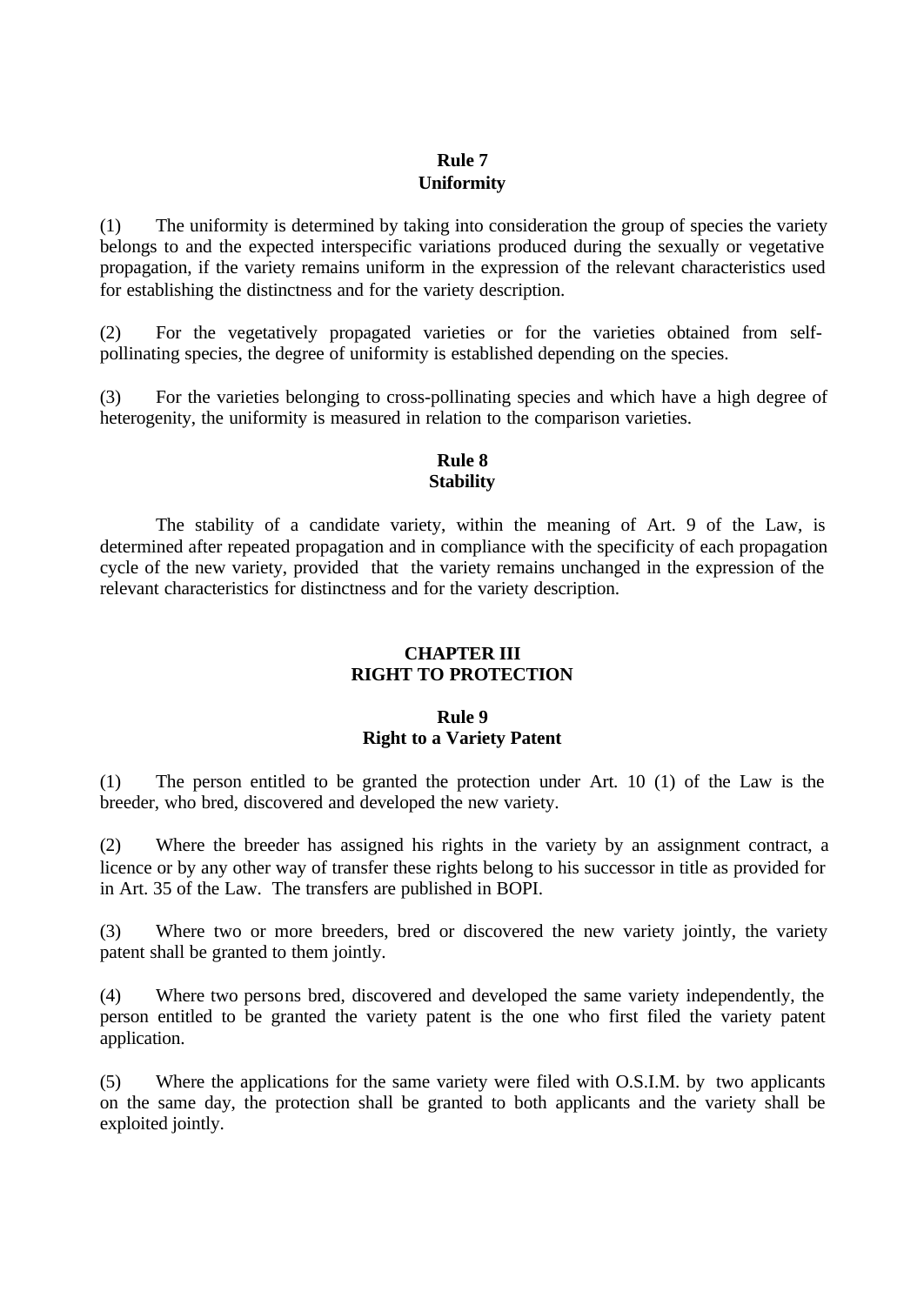(6) The right to the variety patent shall belong to the breeder and to any other person jointly, if the two declare in writing that they agree to hold this right jointly.

(7) Where an interested person notifies to O.S.I.M. that the applicant is not the person entitled to be granted the protection for a new variety and that the ownership is appealed against, O.S.I.M. suspends the examination procedure until a final and irrevocable decision is communicated.

## **CHAPTER IV PROCEDURE FOR THE EXAMINATION OF AN APPLICATION**

#### **Rule 10 Filing the Application for Variety Patent**

(1) Any natural or legal person who wants to protect a new variety and who is entitled to the grant of a variety patent, may file the application with O.S.I.M., directly or through an authorized agent.

(2) The application for the variety patent may be filed:

a) directly and with the confirmation of the receipt from the Receipt bureau of O.S.I.M.;

b) by mail, registered and with confirmation of the receipt;

c) by electronic means, the original being afterwards sent by mail.

(3) The Receipt bureau writes down on the application the year, month and day of receipt.

#### **Rule 11 Content of the Application for Variety Patent**

(1) The application for the variety patent is drawn up in two copies, on standardized printed forms, and relates to only one variety.

(2) The application for the grant of a variety patent shall contain;

a) an express request for the grant of a variety patent;

b) name and surname / denomination and address / registered office of the applicant(s);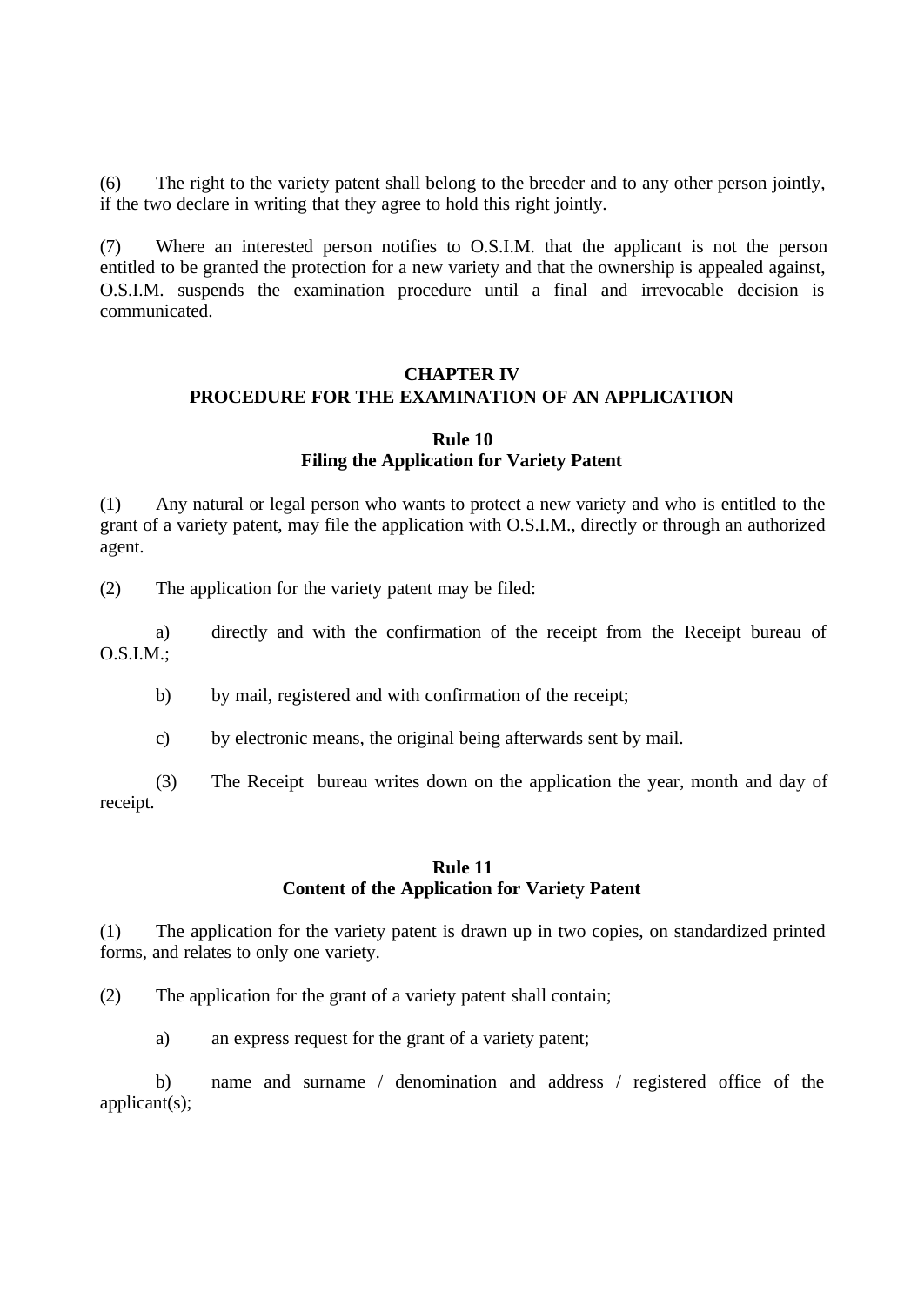c) name and surname / denomination and address / registered office of the breeder, if the breeder is not the same as the applicant;

d) when the applicant is a foreign natural or legal person, the name of the state the citizen of which he is or the name of the state where he has the place of residence or registered office;

e) when represented by an authorized agent, the name and place of residence thereof;

f) identification of the botanical taxon, with both the Latin and common name of the species the variety belongs;

g) provisional denomination of the variety given by the breeder on a separate printed form;

h) in case of claiming the priority of a first application filed in another state, a priority declaration proving the date of the first filing;

i) a standardized description of the variety in compliance with the international quidelines on the description of protected varieties, with at least one colour reproduction annexed;

j) geographical origin of the variety;

k) the applicant's or his authorized agent's signature, as the case may be.

(3) The application for the variety patent shall be accompanied by the following documents:

a) proof of payment of the filing fee;

b) power of attorney for the representation of the applicant or holder, drawn up in Romanian or accompanied by the legalized translation in Romanian;

c) a declaration from the applicant on his own responsibility that the variety has not been commercialised, as provided in Art. 6 (1) of the Law;

d) name/denomination of the breeder and a declaration from the applicant, according to which, to the best of his knowledge, no other persons have been involved in breeding, discovery and development of the new variety;

e) the assignment contract, where the applicant is different from the breeder;

f) documents confirming the priority in another state.

(4) The variety patent application may be accompanied by any other documents providing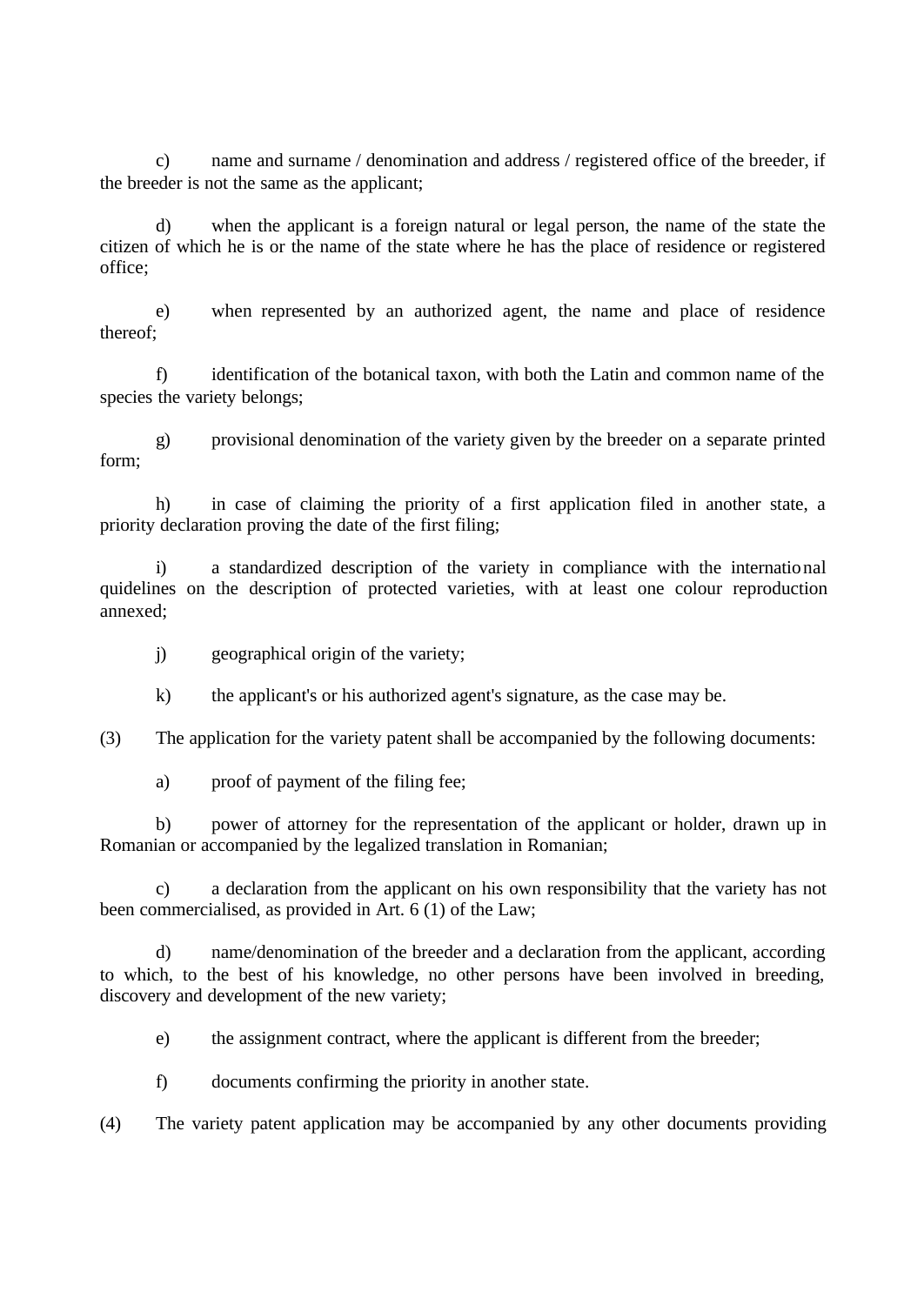information about a first application, filed in another country.

(5) All documentation shall be submitted in Romanian.

(6) Where the priority of a first application filed in another state is claimed, O.S.I.M. shall invite the applicant within 3 months to provide a Romanian translation of that application.

## **Rule 12 Official Filing Date of the Variety Patent Application**

(1) The official filing date of a variety patent application shall be the date of filing with O.S.I.M. a variety patent application containing at least the elements provided for in Art. 12 (1) (a) to ( d) of the Law, drawn up in Romanian and accompanied by the proof of payment of the filing fee, as provided for in Art. 12 (3) (a) from the law.

(2) The official filing date provided for in Art.13 paragraph (1) of the Law shall be the same with the date of filing for foreign applicants, whether natural or legal persons, provided that the application filed in a foreign language will be translated in Romania and submitted within 3 months from the filing date.

(3) Within two months of the date of receipt of the application, O.S.I.M. examines whether the conditions provided for in Art. 12 (1) (a) to (d) and (2) (a) of the Law are fulfilled. If the conditions are fulfilled, O.S.I.M. decides to give an official filing date, to enter the application date in RNCBS, to notify the applicant and publish the application identification data in the Official Industrial Property Bulletin - SSPBS.

(4) In case some elements of the application provided for in paragraph (3) are missing, O.S.I.M. notifies the applicant a time limit of 3 months to remediate.

(5) Where the applicant regulates the application within the time period provided for in paragraph (4), the official filing date shall be the date of receipt of the documentation by O.S.I.M.

(6) Failing the regulation of the application within the time limit, O.S.I.M. will consider that the application has not been filed and will return the documentation to the applicant, refunding the examination fees in case they have been paid.

## **Rule 13 Right of Priority**

(1) The provisions of Art. 14 paragraph (1) and (2) of the Law are also applicable to the applications whose subject-matters are new plant varieties, if the legislation, according to which they have been filed, stipulates identical criteria for the grant of protection, respectively distinctness, uniformity and stability.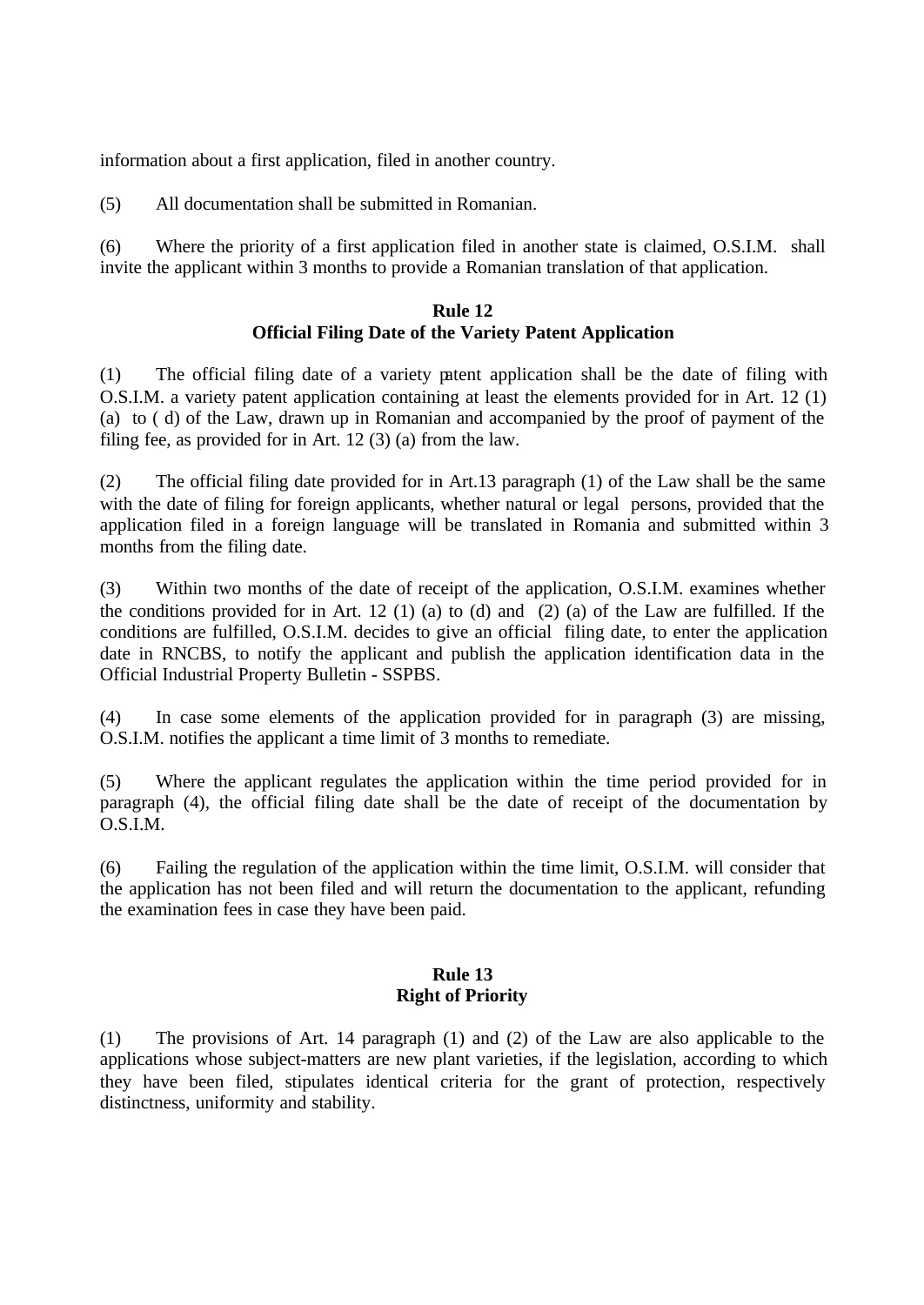(2) Where a priority is claimed according to Art. 14 paragraph (2) of the Law, the applicant shall mention it expressly in the variety patent application filed with O.S.I.M. and shall submit documents for identifying the first filing of the application.

(3) In order to prove the priority from another state, the applicant shall submit to O.S.I.M., within three months from filing the variety patent application, a certified copy in Romanian language of the priority documents provided for in paragraph (2).

(4) If the applicant fails to observe the time limit provided for in paragraph (3), or fails to pay the priority fee, O.S.I.M. shall not recognise the claimed priority .

(5) The filing of other applications, within 12 months of the date of the first official filing, the publishing of the identification data of other applications, the use of the variety for which protection is applied, do not constitute grounds for rejection of a subsequent application within this time period, and do not give rise to any third party rights.

(6) The non-recognition of the priority for a new variety shall be considered as the first file application with O.S.I.M.

## **Rule 14 Variety Denomination**

(1) The protected variety shall by designated by a generic denomination to permit its identification on the market. The denomination shall be specified in the granted variety patent.

(2) The denomination shall be proposed by the applicant and shall be transmitted to O.S.I.M. at the same time with the variety patent application, being filled in on separate printed form.

(3) As a rule, the variety denomination shall consist of a word or of combination of words with or without significance, which may be accompanied by letters or figures, so as to differ from any other denomination of another known protected variety or contained in a catalogue of protected varieties or in a trade catalogue and which belongs to a species, subspecies, variety, of plants closely related to the candidate of the botanical taxon with the lowest rank variety.

(4) The denomination of the new variety shall not consist only of figures, except where this is an established international practice for the designation of said species.

(5) During the term of protection of the variety patent it is forbidden on the territory of Romania to use the denomination of the protected variety to designate another related variety which could cause confusion concerning its distinct characteristics.

(6) The interdiction provided for in paragraph (5) shall also be maintained after the expiry of the term of protection of the variety patent, if the variety exploitation continues or if the denomination is under the incidence of Art. 7 of the Law.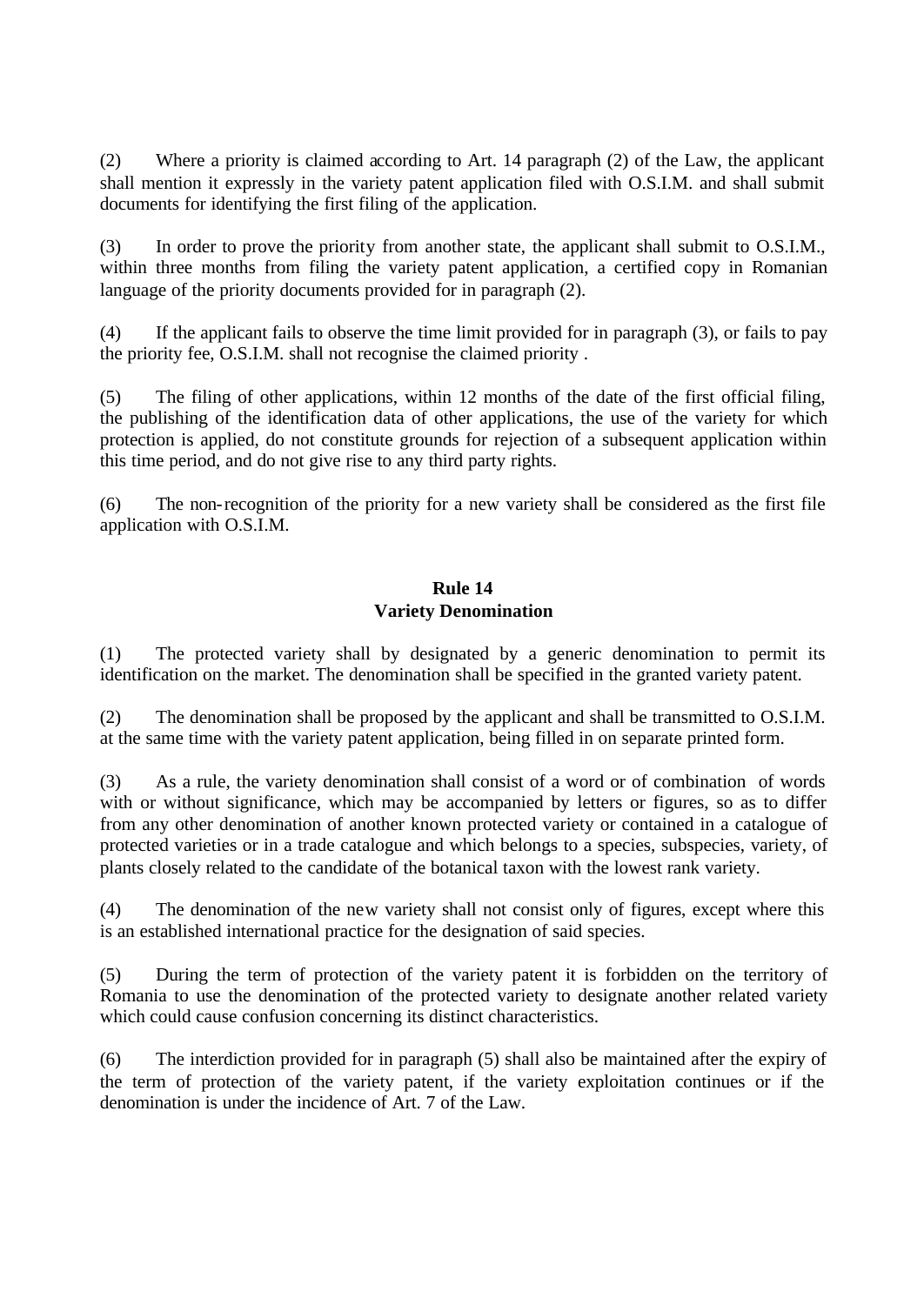(7) Any person who offers for sale, sells or markets propagating material of the protected variety is obliged to use the denomination of that variety. This provision also applies to varieties referred to in Art. 27(2) ( b) of the Law.

(8) If applications for the grant of variety patent are filed in Romania and simultaneously in other countries, the variety shall be registered under the same denomination, unless:

a) O.S.I.M. considers the denomination unsuitable for that variety;

b) the denomination has already been used by third parties for the said variety or for another variety and this may cause confusion on the autochthonous market.

Under the conditions provided for in letter a) and b) O.S.I.M. shall request the applicant to propose another denomination for the candidate variety.

(9) The filing of the variety denomination shall be refused if it contains an element liable to cause a damage or to give rise to a risk of confusion with another trade name of other variety or of a trademark, or of another previously protected industrial or intellectual property right.

(10) Where O.S.I.M. considers that the provisions of Art. 15 from the Law are fulfilled, the denomination proposed by the applicant for the candidate variety is published in BOPI-SSPBS.

(11) Within three months from the publishing date, any interested person may draw up written objections concerning the denomination of the candidate variety.

(12) O.S.I.M. notifies the objections to the applicant inviting him to submit his observations within 30 days of receiving the notification.

(13) The applicant may transmit a new proposal for the variety denomination within a time limit given by O.S.I.M., provided for in paragraph (12).

(14) The new proposal for the variety denomination shall be examined and published in BOPI-SSPBS, if the conditions provided for in the Law are fulfilled.

(15) When the new denomination does not comply with the provisions of Art. 15 of the Law, O.S.I.M. shall notify the applicant and ask him to propose another denomination. If the applicant does not answer, the variety patent application shall be rejected.

(16) The final denomination shall be mentioned in the variety patent.

(17) O.S.I.M. cancels the denomination, where:

a) it has been ascertained that the denomination does not meet at least one of the conditions under Art. 15 paragraph (1) to (9) of the Law;

b) the applicant requests the cancellation, of the denomination proving a legitimate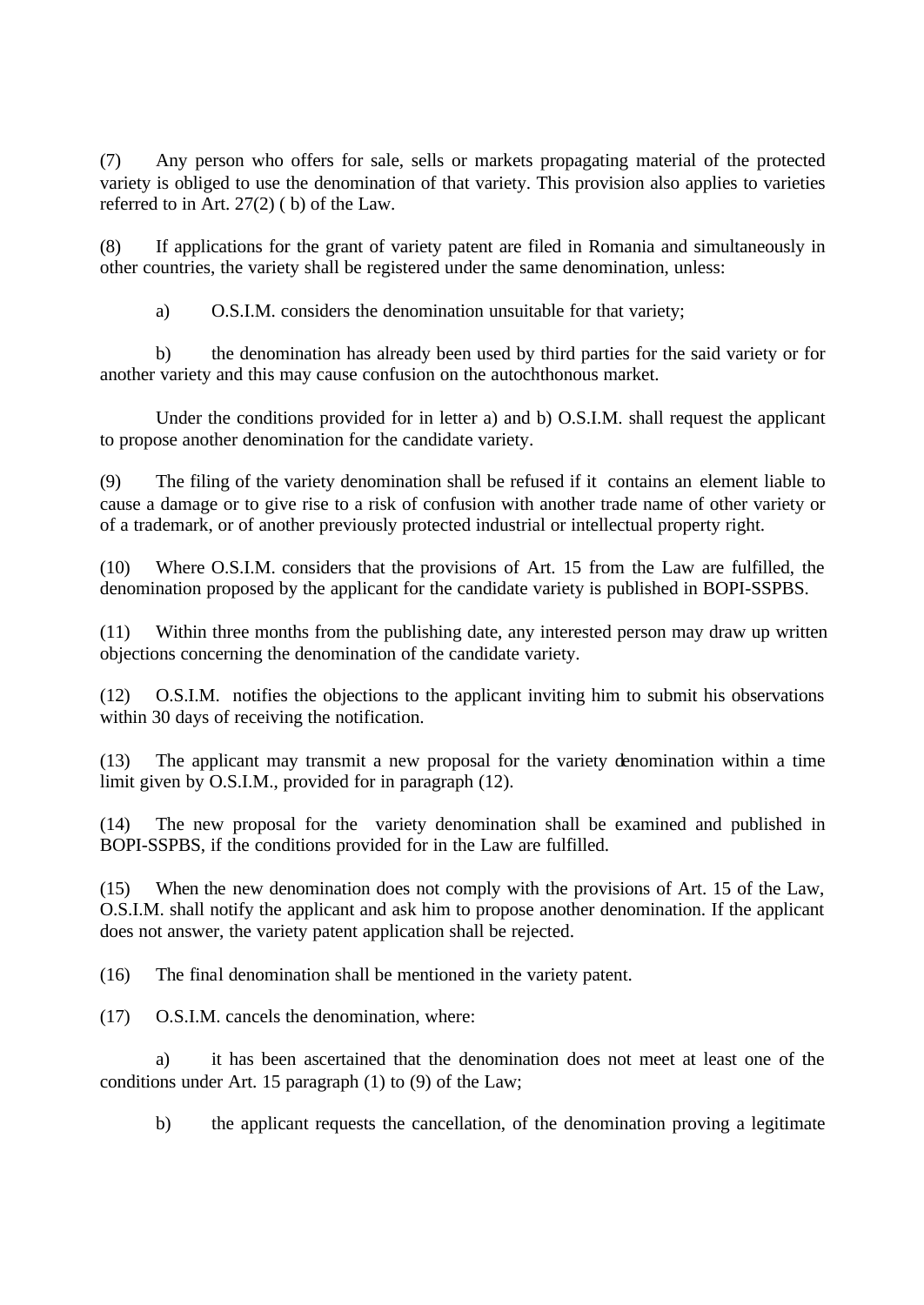interest;

c) there exists a final and irrevocable decision forbidding the use of the denomination for that variety.

(18) O.S.I.M. shall inform the applicant about the reasons of cancellation provided for in paragraph (17) (a) or (c) and shall request him to propose a new denomination for the variety, within 30 days of the date of receiving the notification.

(19) The proposed denomination shall undergo the examination and publication procedures.

(20) Before filing a variety patent application and in order to propose a correct denomination for the candidate variety, any interested person may request O.S.I.M. to perform a preliminary search, subject to payment of the fee provided for in the appendix to the Law.

## **Rule 15 Examination of the Application as to Form**

(1) The examination of the variety patent is performed by O.S.I.M. that shall check whether the documentation filed by the applicant satisfies the provisions of Art.10 paragraph (1) to (4) and of Art. 12 of the Law.

(2) O.S.I.M. examines, according to the provisions of Art. 10 paragraph (1) to (4) of the Law, whether:

- a) the applicant is the breeder;
- b) the right to the grant of the variety patent belongs to more breeders;

c) the right to the grant of the variety patent belongs to the breeder and to other person jointly, according to the written declaration signed by them;

d) the breeder being an employee and creating the variety during his employment, the right to the patent belongs to the employer.

(3) O.S.I.M. examines, according to the provisions of Art. 12 of the Law, whether the variety patent application contains:

a) the applicant's name/denomination and address/headquarter;

b) the proposal of denomination for the new variety;

c) the botanical taxon/Latin name of the genus, family, species, subspecies to which the variety belongs, common and/or trade name;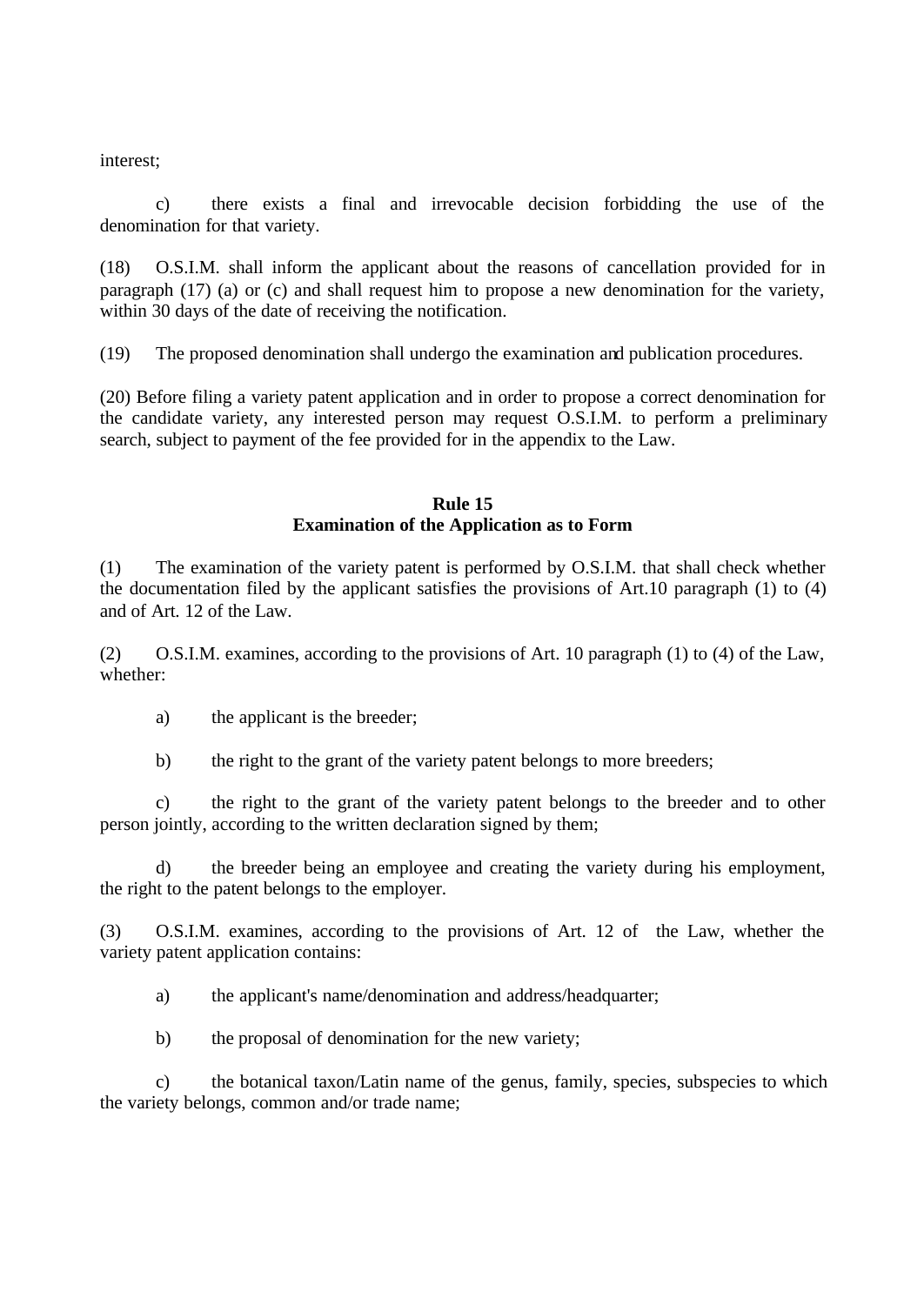d) he geographic origin of the new variety;

e) the presentation of the new variety in standardized form, according to the international norms for the description of a new variety belonging to a species; if this is not correct, the applicant is granted a two-month time limit to remedy it;

f) the claimed priority of a first application for the candidate variety as well as the priority documents;

g) whether the variety patent application is accompanied by the proof of payment of the filing fee;

h) whether there exists a power of attorney signed by the applicant;

i) the applicant's declaration on his own responsibility, that he did not market the new variety, according to the provisions of Art. 6 of the Law;

j) the name and address of the applicant or applicants involved in breeding or discovering and developing the new variety;

k) the document of assignment of the right to the grant of the variety patent, if the case may be;

l) other documents and information concerning the origin and crop cultivating conditions for the candidate variety.

(4) Where it has been ascertained that the variety patent application fulfils the provisions of Art. 12 of the Law, the variety patent application shall be given an official filing date, it shall enter in the RNCBS and the applicant shall be notified.

(5) The filed applications are published in BOPI-SSPBS within 3 months of the official filing date.

(6) For each candidate variety the species, the variety denomination and the provisional denomination, the application filing date, the claimed priority, if the case may be, the applicant's name and address shall be published.

(7) Where the application is incomplete, incorrect or contains irregularities, O.S.I.M. notifies the deficiencies to the applicant and an extension of 30-days time limit shall be granted to remedy them.

(8) Failing the answer or request for extension of the time limit or failing the regulation of the description, O.S.I.M. rejects the variety patent application.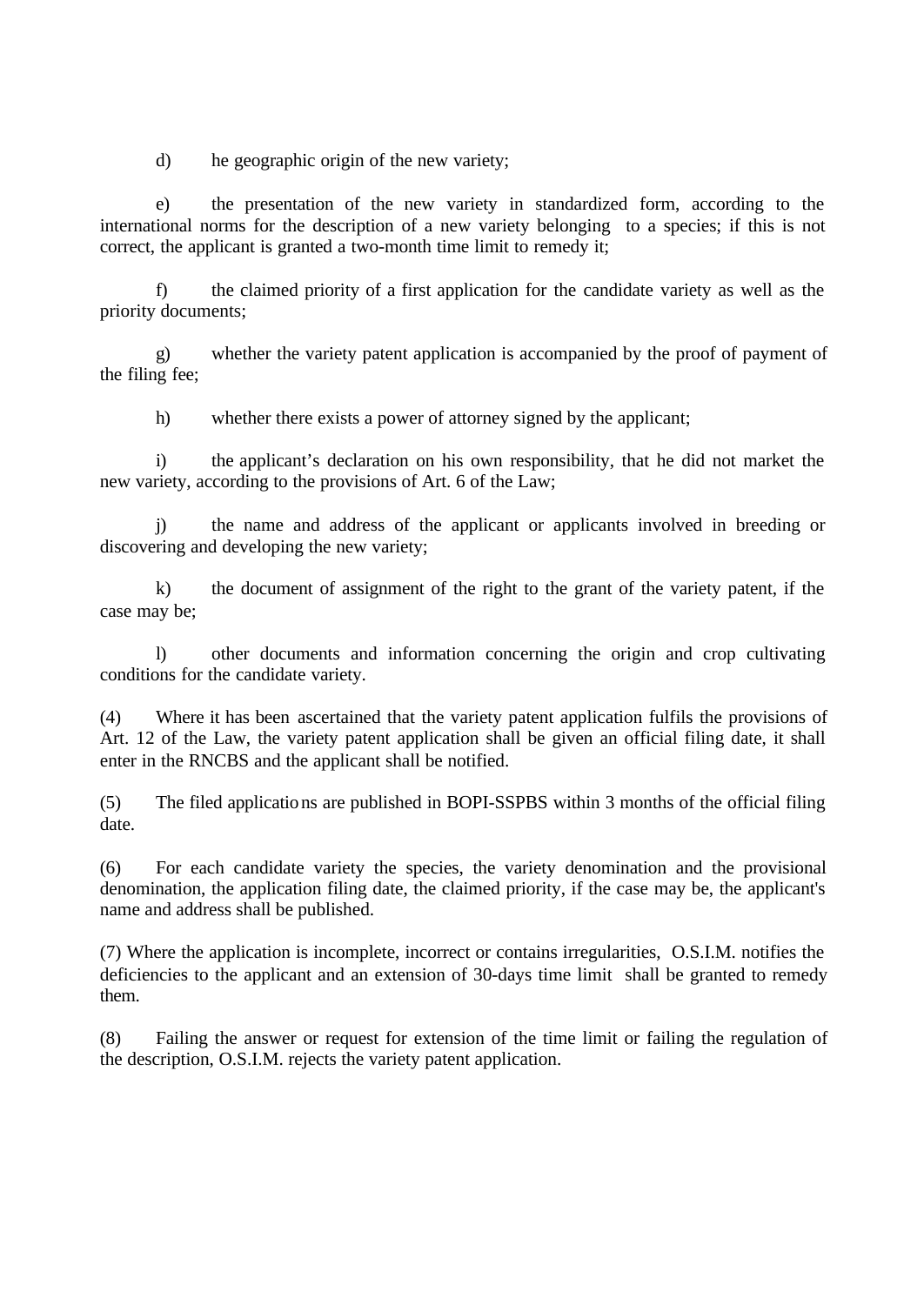## **Rule 16 Substantive Examination of the Application**

(1) The variety patent application which fulfils the conditions provided for in Art.16 paragraph (1) of the Law shall be examined as to the substance on the basis of the information provided by the applicant, in order to verify whether:

a) the application refers to a variety within the meaning of Art. 2 letter a) of the Law;

b) the variety belongs to the declared botanical taxon;

c) the candidate variety is new according to the provisions of Art. 6 of the Law;

d) the denomination, proposed by the applicant is correct and fulfils the provisions of Art, 15 of the Law.

(2) O.S.I.M. shall not reject the variety patent application before notifying the applicant the reasons of rejection and allowing a maximum three-month time limit for correcting the deficiencies.

(3) Upon express request by the applicant, O.S.I.M. may extend, by two months, the time limit provided for in paragraph (2), according to the provisions of Article 17(3) of the Law.

(4) Where the application fulfils cumulatively the provisions of Articles 6, 10, 12 and 16 of the Law, O.S.I.M. shall decide the start of the technical examination and shall request the applicant to submit the propagating material necessary for conducting the growing tests.

(5) Failing the answer within the time limit, O.S.I.M. shall reject the variety patent application.

#### **Rule 17 Technical Examination of the New Variety**

(1) I.S.T.I.S. or the authority designated by M.A.A. shall perform an examination in accordance with Article 8 of the Law, in order:

a) to verify that the candidate variety belongs to the botanical taxon declared by the applicant and identified during the formal examination;

b) to establish that the variety is distinct, uniform and stable within the meaning of Art.7 to 9 of the law;

c) to establish that the official description of the new variety is drawn up so as to permit the differentiation of that variety from the reference variety.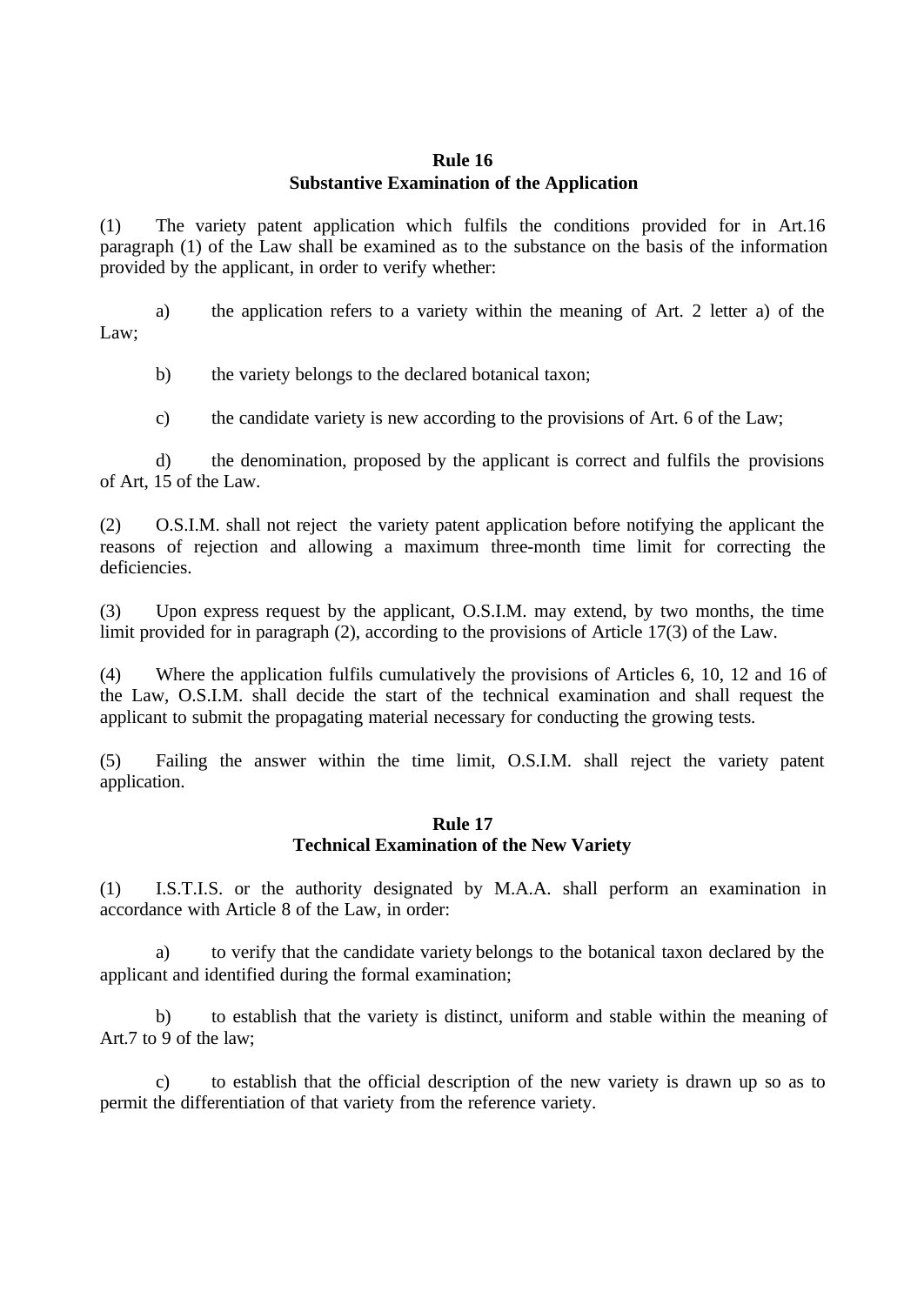(2) When the applicant does not submit the findings of the tests for the new variety conducted by another internationally recognized competent authority, autochtonous growing tests for distinctness, uniformity and stability shall be developed:

a) by I.S.T.I.S. or another authority on behalf thereof, designated by M.A.A.;

b) by the applicant, upon request by I.S.T.I.S. or O.S.I.M. for the rare species for which there does not exist the reference collection.

(3) In order to perform the growing tests correctly, the applicant shall supply documents relative to cultivation of the candidate variety.

(4) Where I.S.T.I.S. or the authority designated by M.A.A. or an internationally recognized authority have not conducted tests, O.S.I.M. may decide to grant the protection based on the technical report drawn up by a competent authority, provided that the applicant agrees to buy this technical report and pays the fee prescribed in the annex to the Law.

(5) In order to conduct the growing tests, the applicant shall supply, free of charge, propagating material in the amount requested by the authority performing the tests and shall notify, in writing, the amount and the type of the transmitted propagating material as well as the date of delivery, both to the competent national authority and to O.S.I.M.

(6) By way of exception, the testing period may be extended by I.S.T.I.S, or upon request by the applicant, provided that the prescribed fee of the annex to the Law is paid.

(7) Where the protection is rejected and the decision is appealed against, the applicant may request the repetition of the trials, provided that the prescribed fee for verification of the growing tests of the annex to the Law is paid.

(8) Based on the trial findings I.S.T.I.S. shall draw up a technical report containing the morphological and physiological relevant characteristics which make the variety distinct, uniform and stable in comparison with any other variety belonging to the same taxon, whose existence is a matter of common knowledge.

(9) The technical report drawn up by an international authority or by the breeder may be subjected to an analysis by the competent national authority, with a view to validating or invalidating the same.

(10) Where O.S.I.M. states that the tests have been invalidated by the competent national authority, it notifies the results to the applicant and allows him a three-month time limit for reaction.

Upon expiry of this time-limit, if the applicant fails to answer , O.S.I.M. to rejects the variety patent application and publishes the decision of rejection in BOPI-SSPBS.

(11) During the entire period of examination of the new va riety, O.S.I.M. and the competent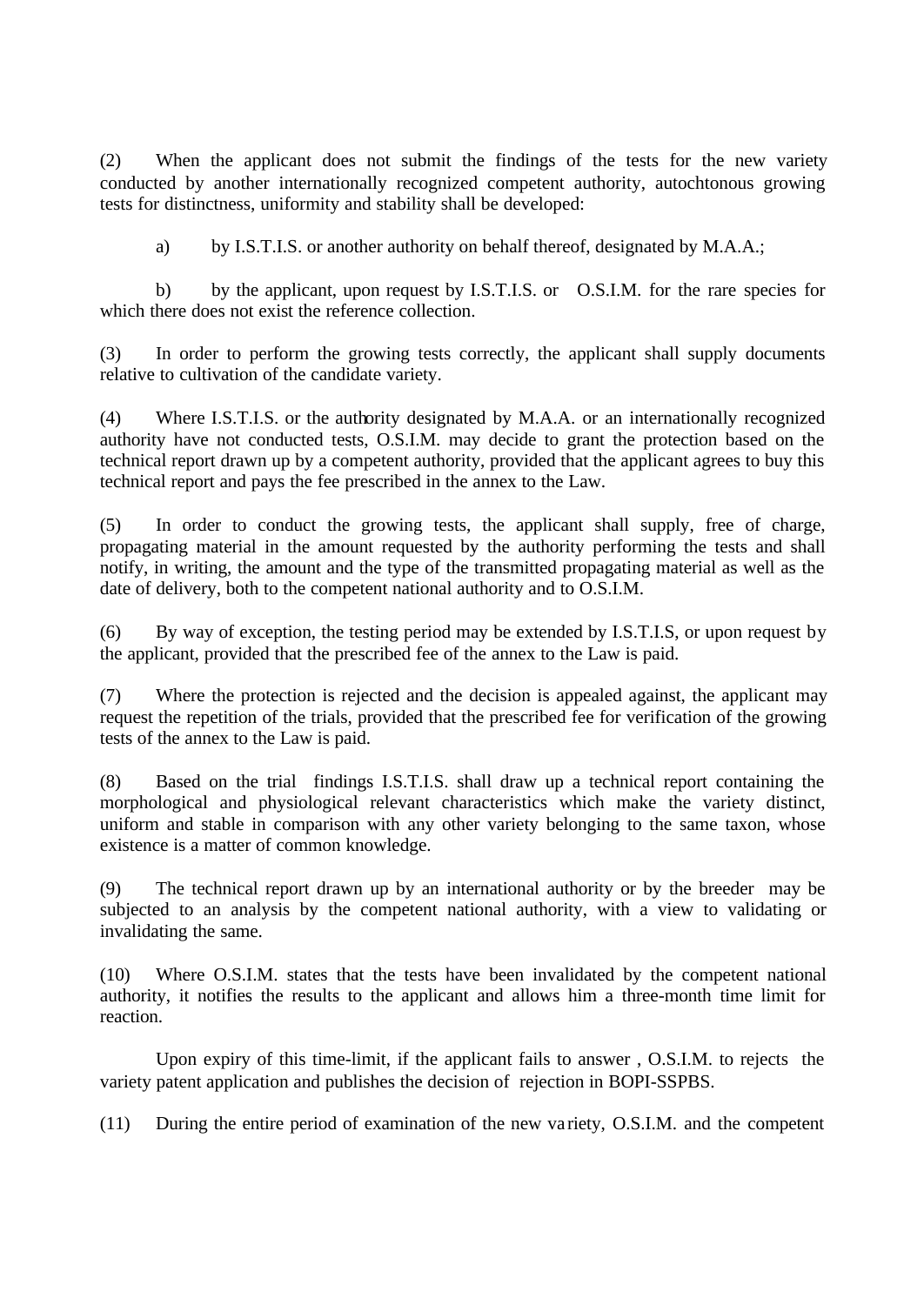national authority shall inform each other about the examination procedure of the variety patent application.

(12) The decision to reject the variety patent application may be appealed against by the applicant before the O.S.I.M. Board of appeal, within three months from the communication.

The appeal may be lodged in writing with a statement of reason and the prescribed fee provided for in the annex to the Law shall be paid.

(13) The Board of Appeal may decide, as the case may be:

a) to accept the applicant's appeal and grant the patent for the candidate variety;

b) to accept the applicant's appeal and to return the variety patent application to the substantive examination board and, where applicable, request the repetition of the growing tests;

c) to reject the appeal and keep the decision of rejection of the application.

(14) The decisions taken by the Board of Appeal are registered in RNCBS and are published in BOPI-SSPBS.

#### **Rule 18 Testing the New Variety**

(1) The competent national authority, depending on the species to which the variety belongs, conducts and organizes its own trials and may consider and/or inspect the crops and trials conducted by the breeder and/or applicant and may estimate whether the variety fulfils the requirements of distinctness, uniformity and stability.

(2) The growing tests methodology for each species is established by M.A.A. together with O.S.I.M., according to the international guidelines and with the national norms regarding the examining the varieties registered in the official list of varieties and considering the specific pedoclimatic conditions of the country.

(3) Where the growing tests are conducted according to Art. 19 paragraph (3) of the Law, O.S.I.M. together with the competent national authority shall establish the amount of propagating material necessary for organizing the trials, the place and the address where the applicant shall submit the material.

(4) O.S.I.M. and/or I.S.T.I.S or the authority designated by M.A.A. may request the applicant to submit all information, materials and documents necessary for the conducting of the technical examination.

(5) Failing an answer to the request provided for in paragraph 4 and a request for postponing with a statement of reason, within the time limit, the variety patent application shall be rejected.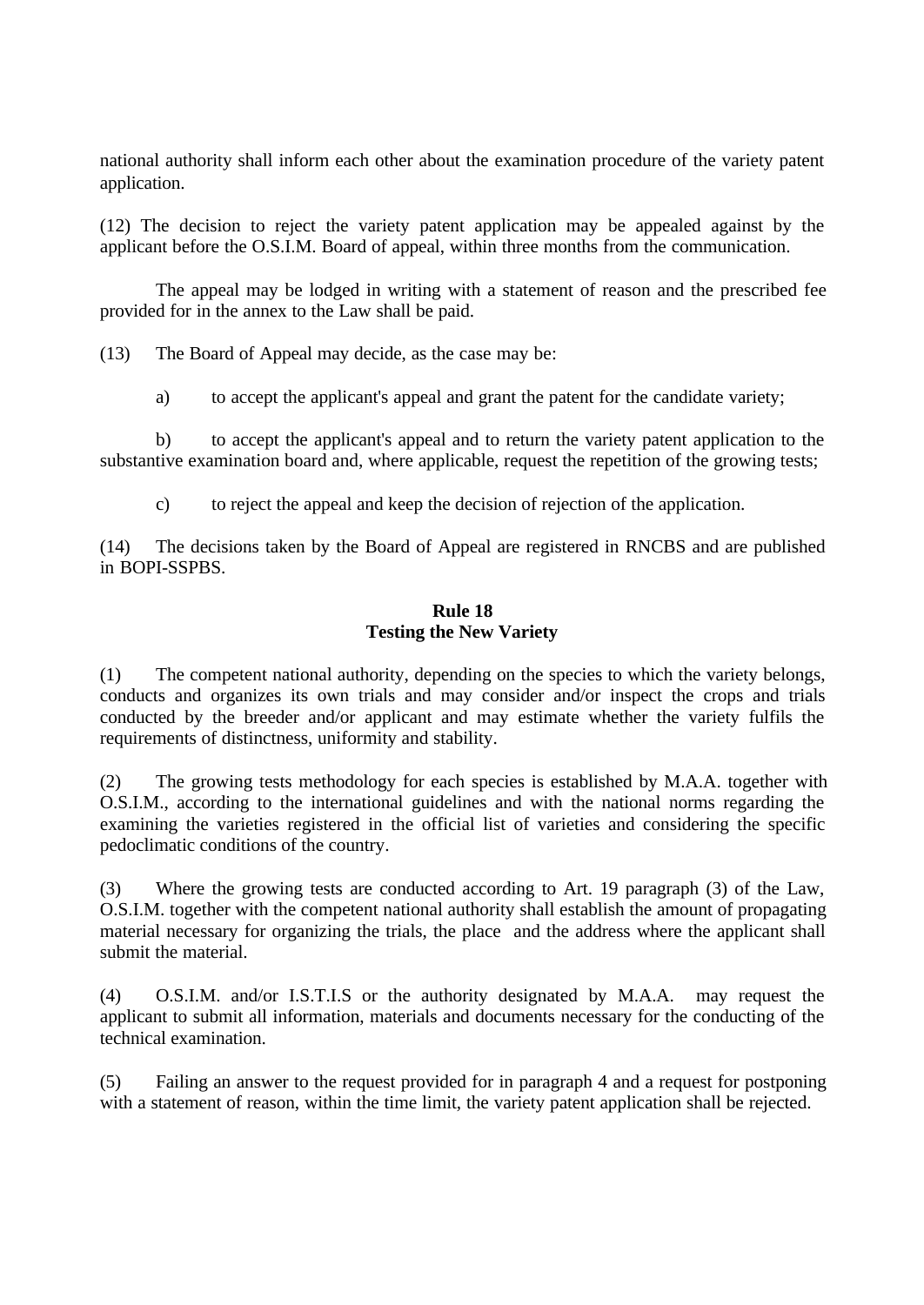(6) The applicant at his request, has the right to inspect the crop trials performed for establishing the distinctness, uniformity and stability for his variety during the testing of the new variety.

### **Rule 19 O.S.I.M. Decisions**

(1) O.S.I.M. shall take the decision to grant the variety patent and publish this decision in BOPI, when the conditions provided for in Art. 7 to 9 and 16 are fulfilled. Otherwise, the variety is deemed being unqualified for protection and the variety patent application shall be rejected.

(2) The decision to reject is taken by O.S.I.M. only after having notified the applicant in writing about the grounds for rejection of the variety patent application and after having allowed a 3-month time limit for reply. For justified grounds, the applicant may request the postponing with a view to preparing a pertinent answer.

(3) Any interested party may object in writing and on justified reasons to the grant of the variety patent application and may request the revocation provided that the prescribed revocation fee of the annex to the Law is paid.

(4) The official description of the protected variety may be amended by the holder or by O.S.I.M. during the validity period of the variety patent in response to development in agrobiological knowledge and variety description methods, without the scope of protection being thereby affected. Amendments are made by O.S.I.M. only with the holder's agreement after to mutual consultation. Amendments made to the official description shall be published in BOPI-SSPBS.

(5) The appeals shall be settled by the Board of Appeal of O.S.I.M., these being submitted and drawn up within 3 months from publishing the decision.

## **Rule 20 Provisional Protection**

(1) The applicant may request that third parties should be prevented to commit the acts provided for in Art. 27 of the Law only after publishing the variety patent application, within the period provided for in Art. 16 paragraph (3) of the Law.

(2) When the variety patent application has been rejected, the applicant shall not enjoy the rights provided for in Art. 27 of the Law.

#### **Rule 21 Extension of the Time Limit**

(1) The applicant may request the extension of the time limit for the examination of the application up to one year.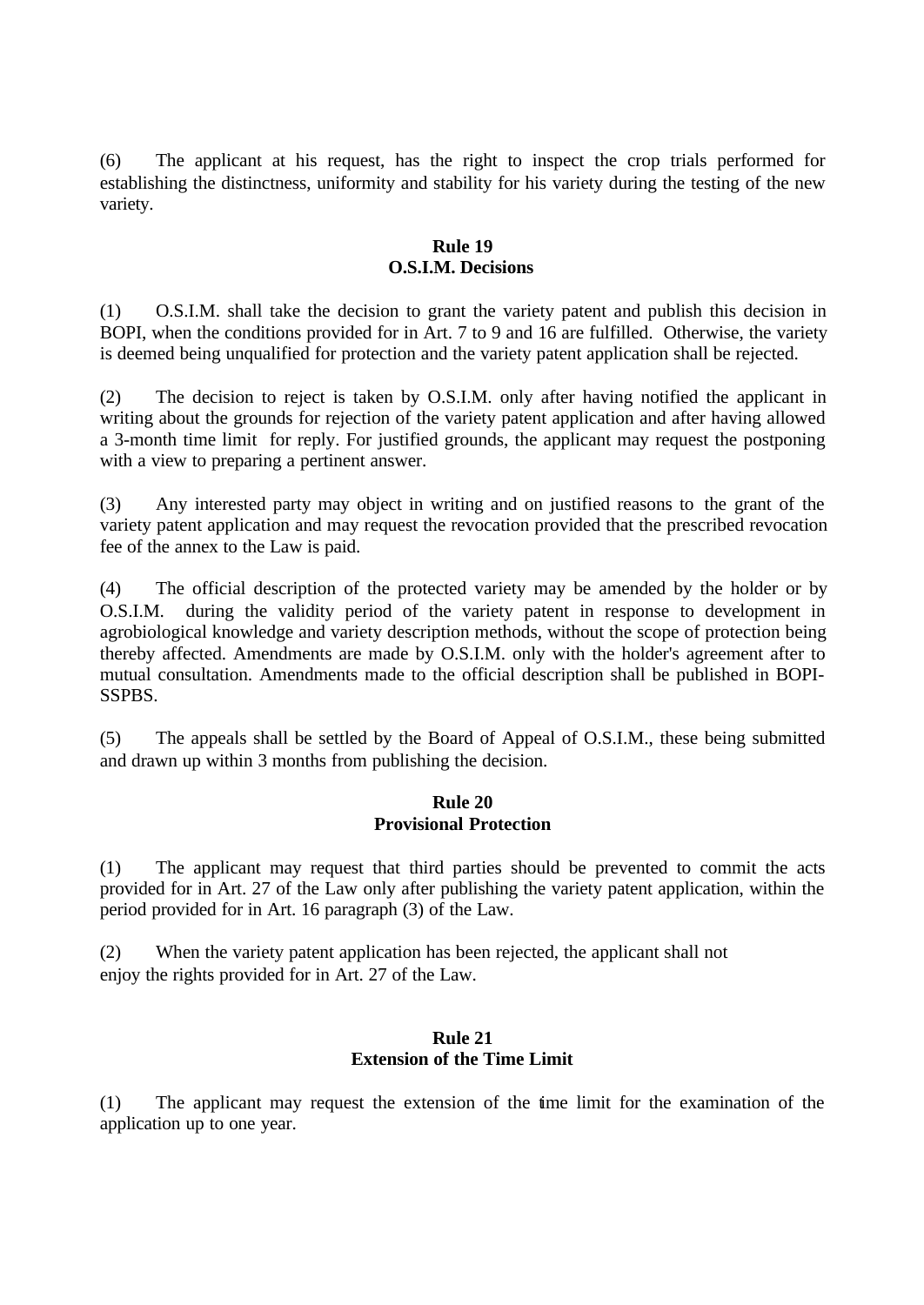(2) The extension of the time limit for the examination may be applied for in a written request with a statement of reason, which is submitted to O.S.I.M. and shall be subject to the payment of the fee, adequate to the procedure to which it refers, of the annex to the Law.

#### **Rule 22 Withdrawal of Variety Patent Application**

(1) The applicant may withdraw the variety patent application filed with O.S.I.M., any time until a decision on the grant of the variety patent is taken.

(2) Were the technical examination procedure of the variety has started, the examination fees shall not be refunded to the applicant.

(3) Withdrawal of the variety patent application by the applicant is performed by submitting a notification to O.S.I.M.

#### **Rule 23 Revocation of the Decision to Grant a Variety Patent**

(1) The decision to grant the variety patent is published in BOPI-SSPBS.

(2) Within 3 months from the date of publication any interested person may apply to O.S.I.M. for the revocation of the decision to grant a variety patent, only where the following conditions have not been met:

- a) the variety is not new;
- b) the variety is not distinct;
- c) the variety is not uniform;
- d) the variety is not stable;
- e) the applicant is not the person entitled to be granted protection;
- f) the variety denomination is not adequate or infringes previous rights.

The request for revocation shall be made in writing with statement of reason and shall be accompanied by the proof of payment of the examination fee prescribed in the Law, and by the documents supporting the revocation.

(3) Within maximum 3 months from the date of filing thereof, the Board of Appeal of O.S.I.M. shall examine the request for revocation and shall take a decision regarding the candidate variety.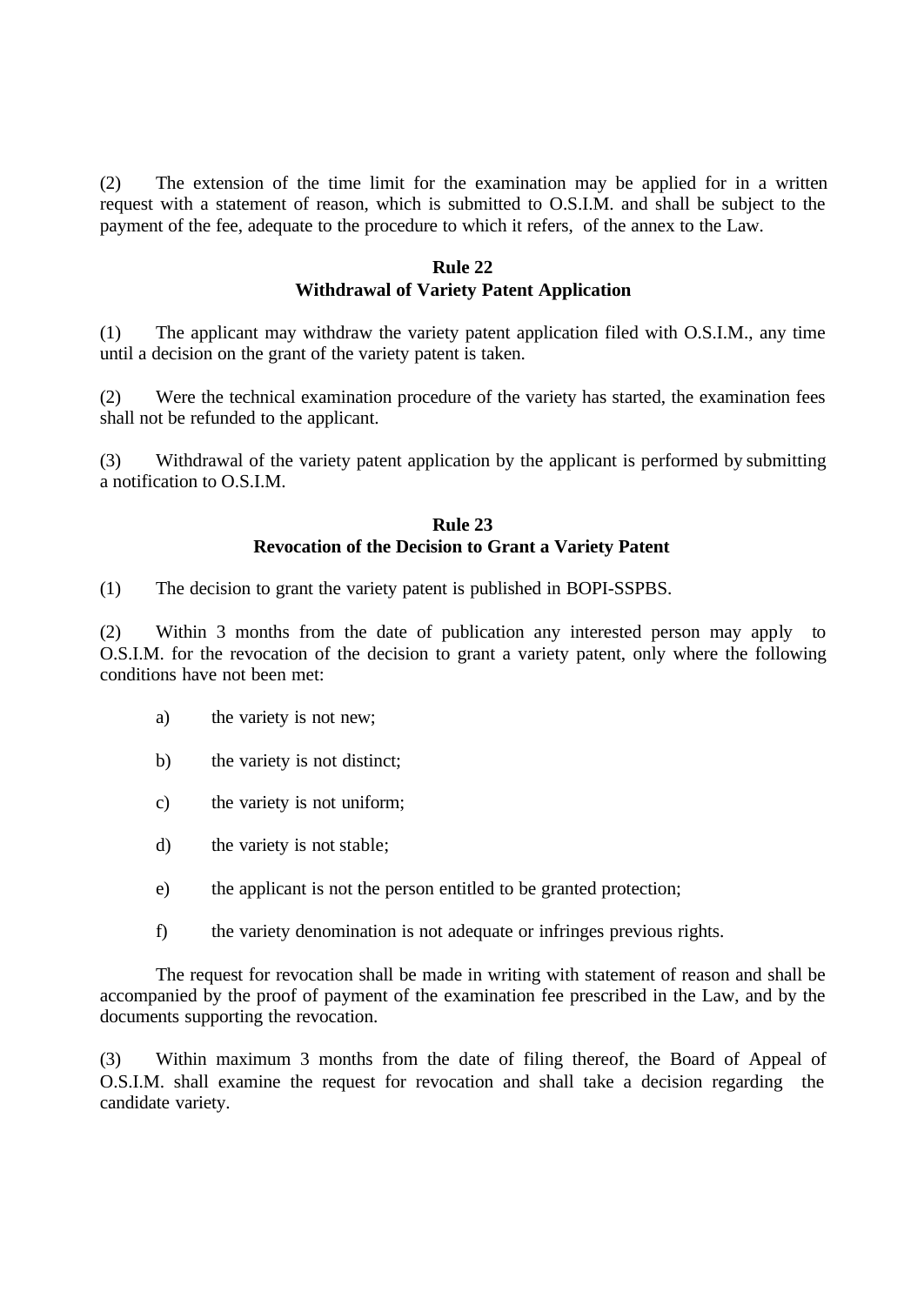(4) In order to take a decision, O.S.I.M. may ask the person who lodged the request for revocation to submit documents and additional concerning the variety.

(5) When the request for revocation is based on non-fulfilment of the requirements of distinctness, uniformity and/or stability, the Board of appeal may request the repetition of the trialas by I.S.T.I.S. or by other authority designated by M.A.A.

(6) The Board of Appeal may request the examination of the candidate variety by crop experts.

(7) In such cases O.S.I.M. shall inform the applicant that a request for revocation was submitted and shall allow him a time limit for reply.

(8) In case of growing tests repetition, the applicant may inspect the crop in order to support his variety.

(9) Within 15 days from the pronountiation of the decision of the Board of Appeal shall be submitted both to the applicant and to the person who requested the revocation.

(10) The final and irrevocable decisions shall be published in BOPI-SSPBS within 30 days and may be challenged as provided for in Art. 38 of the Law.

## **Rule 24 Issue of the Variety Patent and Registration of the Variety Denomination**

(1) When, after the variety examination, it has been established that the variety fulfils cumulatively the requirements provided for in Art. 5 of the Law and that the applicant is the person entitled to the grant of the variety patent, the Examination Board of O.S.I.M. decides to grant the variety patent. Within 6 months from the publishing of the decision in BOPI-SSPBS, the director general of O.S.I.M. issues a variety patent to which the official description of the protected variety is attached.

(2) The protected variety is entered in RNBSP which is open to the public and may be consulted on payment of the inspection fee prescribed by the Law.

(3) Where the variety patent application is filed with O.S.I.M by two or more applicants, the variety patent accompanied by the official description is granted to the first applicant mentioned in the application and the others shall be issued a duplicate thereof, on payment of the fee prescribed in the annex to the Law.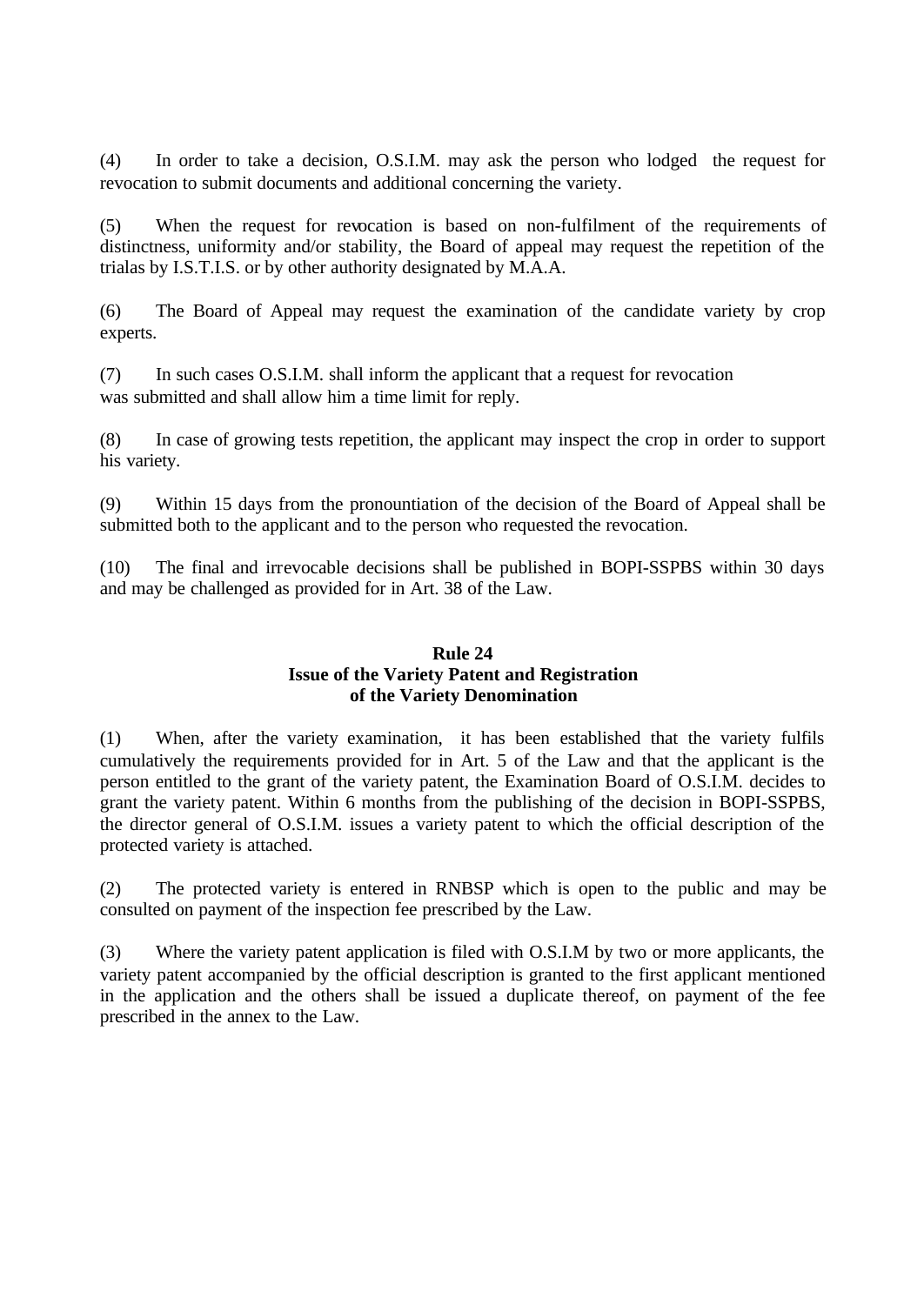#### **CHAPTER V**

#### **Rule 25 Duration of Variety Protection**

(1) The term of protection of the variety shall be 25 years as from the date of grant of the variety patent.

(2) For the new varieties of fruit-trees, vines and ornamental trees, forest trees included, the duration of protection is of 30 years as from the date of the grant of the variety patent.

(3) During the whole variety protection period, the applicant shall pay the annua maintenance fees of the variety patent at the terms prescribed in the annex to the Law.

#### **CHAPTER VI RIGHT OF THE VARIETY HOLDER**

## **Rule 26 Exclusive Right of the Variety Patent Holder**

In implementing the provisions of Art. 27 of the Law, the variety patent holder shall enjoy the exclusive right of exploitation of the new variety and the right to prevent third party without his authorization from performing the following acts, in relation to the propagating material: production and reproduction of the biological material for the purpose of propagation, processing for the purpose of propagation, offering for sale or selling, exporting or importing and stocking for these purposes.

#### **Rule 27 Exceptions to the Exclusive Right of the Variety Patent Holder**

Any interested person may perform, without the holder's authorization, the following acts, according to the provisions of Art. 28 of the law:

a) the use of the protected variety for personal and non-commercial purpose, for example by the farmer for his household necessities or by an amateur in his garden;

b) the use of the protected variety for experimental purposes and in the process of breeding, which allows to carry on the use of the protected varieties and ensures the of breeding of new varieties.

# **Rule 28 Exhaustion of the Variety Patent Holder's Rights**

(1) Within the meaning of Art. 29 of the Law, the acts relating to any material of the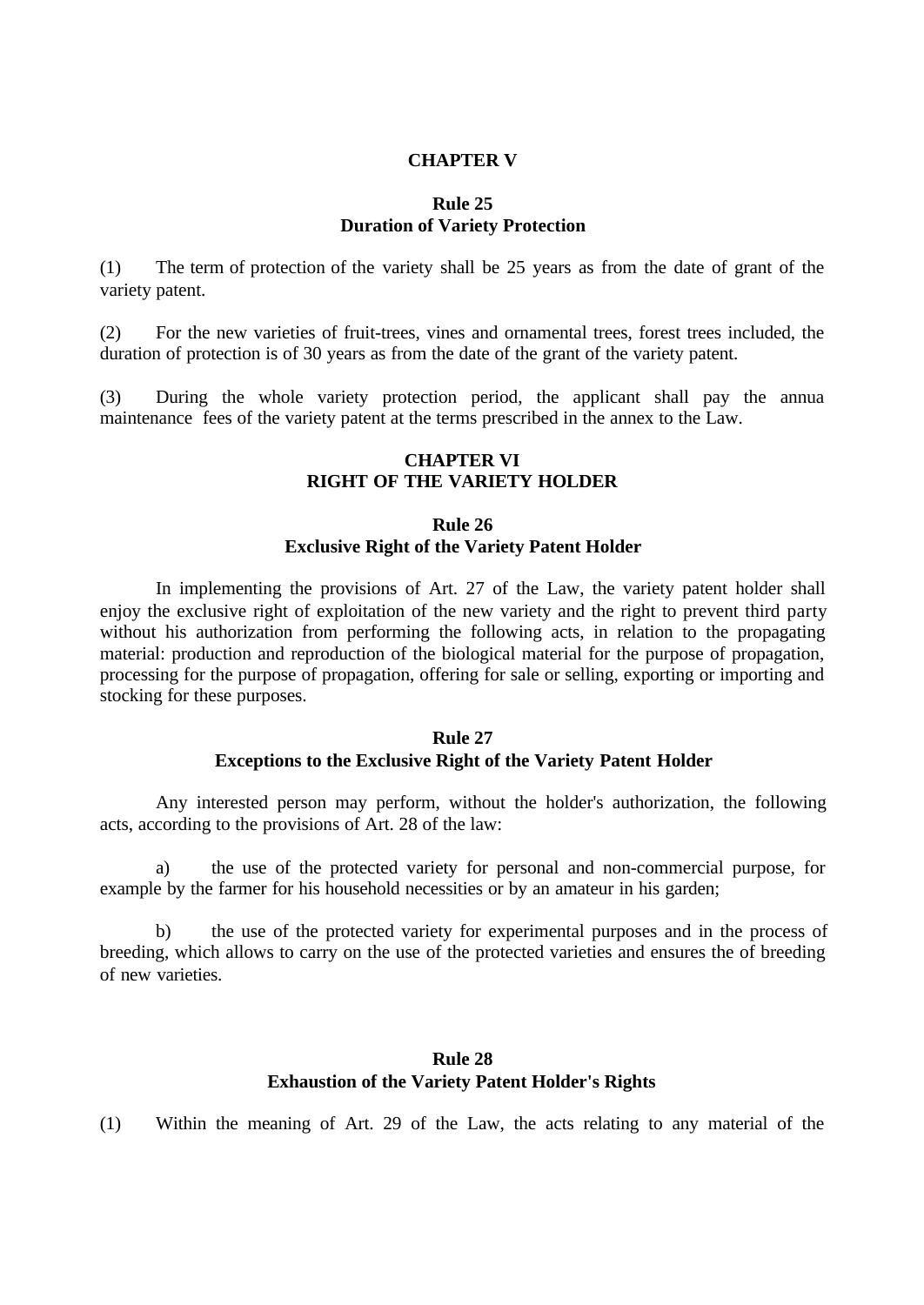protected variety shall not be considered an infringement of the holder's rights to the protected variety or to a variety covered by the provisions of Art. 27 of the Law, if sold or marketed by the breeder or with his consent.

- (2) Within the meaning of paragraph (1), material is considered:
	- a) the propagating material of any kind;
	- b) entire plants or parts of plants; and
	- c) any product made directly from the harvested material.

# **CHAPTER VII LAPSE OF THE VARIETY PATENT**

## **Rule 29 Invalidation of the Variety Patent**

(1) Any interested person may file a request for invalidation of the variety patent with O.S.I.M. any time during the period of protection for any of the reasons provided for in Art. 30 paragraph (2) of the law.

(2) The request for invalidation of the variety patent shall be submitted in writing with statement of reason to the Board of appeal of O.S.I.M, being accompanied by the documents sustaining the invalidation and by the proof of payment of the legal fee.

(3) The Board of Appeal shall invalidate the variety patent when it has been established that:

a) the interested person proves that at the date of filing the variety patent application, the variety did not fulfil the novelty requirement condition in terms of Art. 6 of the Law;

b) the interested person proves that the variety was not distinct in terms of Art. 7 of the Law;

c) the variety was not uniform in terms of Art. 8 of the Law;

d) the variety was not stable in terms of Art. 9 of the Law on the date of granting the variety patent;

e) finds out, based on the notification submitted by the interested person, that the applicant was not entitled to be granted protection.

(4) Where a transfer of rights on a new variety took place and the variety patent was granted without fulfilling the provisions of Article 10 paragraph (1) of the Law, O.S.I.M. invalidates the granted variety patent and grants another variety patent to the person to whom the right to the variety patent was transferred.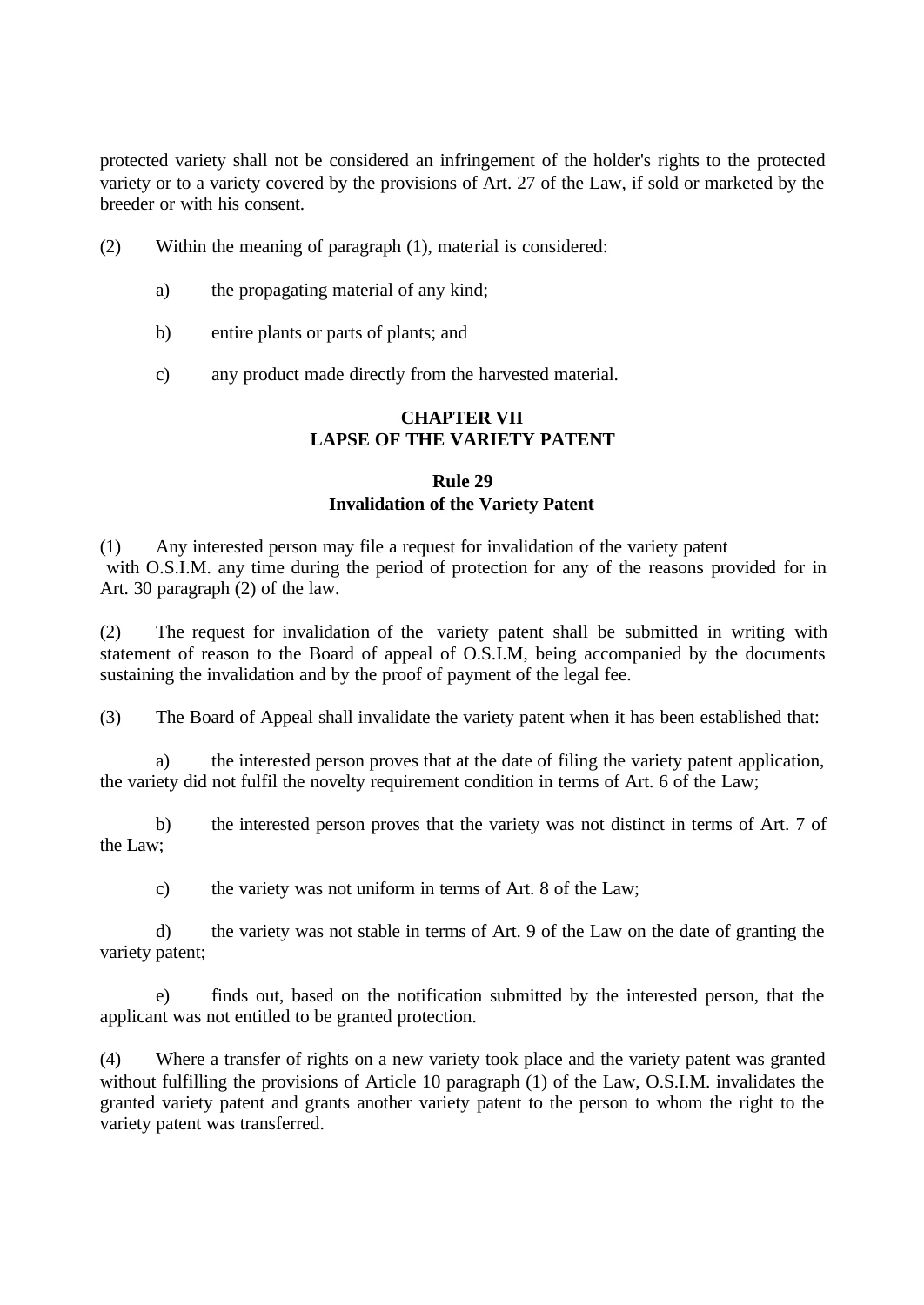(5) The Board of Appeal of O.S.I.M. takes no decision before informing the applicant that a request of invalidation has been filed, giving him the opportunity to express his opinion in front of the Board.

6) The decision of the Board of Appeal shall be submitted to the parties within 15 days from the pronounciation and it may be challenged under Art. 38 of the Law.

(7) The final and irrevocable decision of invalidating the variety patent shall be entered into RNBSP and published in BOPI-SSPBS.

(8) The variety patent is deemed being invalidated starting from the date when the variety patent application was filed with O.S.I.M.

## **Rule 30 Forfeiture of Rights**

(1) O.S.I.M. shall declare the holder's rights forfeit only after having notified the holder about the non-fulfilment of one of the conditions provided for in Art. 31 paragraph (1) of the Law and after a three-month period for reply has been granted.

(2) Failing the answer from the applicant within the period allowed or failing the request of extension of the time period for correcting the deficiencies, O.S.I.M. declares the variety patent holder's rights forfeit and the forfeiture is entered into the RNBSP and published in BOPI-SSPBS, and it shall be effective as of the date of entering.

(3) The holder shall enjoy a six-month time limit from the date of publication of forfeiture and may request the revalidation of the variety patent after having corrected the deficiencies and having paid the related annual fee.

(4) The request of revocation of the variety patent shall be submitted to O.S.I.M. and shall be settled by the Board of Appeal depending on the reason for which the holder's rights have been declared forfeit.

(5) The decisions of the Board of Appeal relating to the request of revalidation of the variety patent shall be communicated o the applicant within 15 days of being pronounced and may be challenged under Art. 38 from the Law.

(6) The final and irrevocable decisions of revalidation shall be published in BOPI-SSPBS.

(7) Committing the acts provided for in Article 27 from the law, namely the commercial exploitation of the variety in the period between the forfeiture of rights and the revalidation of the variety patent, according to the provisions of Article 31(5) from the Law shall not constitute infringement of the holder's rights.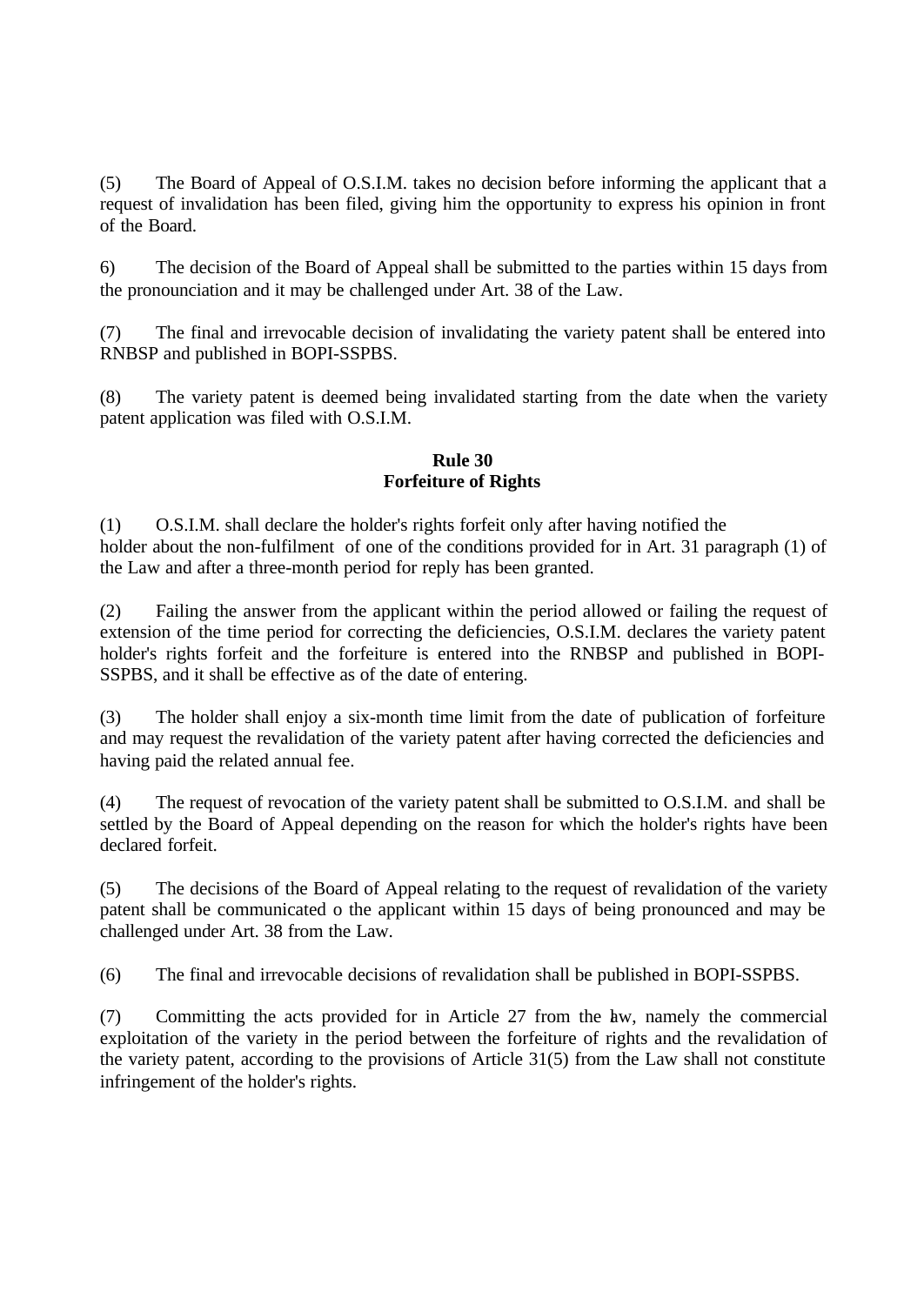## **Rule 31 Renunciation to the Variety Patent**

(1) Renunciation shall be made on the basis of a written declaration signed by the holder, submitted to O.S.I.M.

(2) The holder shall inform the breeder of his intention to renounce the variety patent prior to renunciation.

(3) The breeder has the right to request the holder to transfer his rights in the patent to him and the holder is obliged to transfer this right.

(4) Renunciation or the transfer of right in the protected patent, as the case may be, becomes effective on the date of entering into the RNBSP.

## **CHAPTER VIII EXPLOITATION OF THE PROTECTED VARIETY**

## **Rule 32 Maintenance of the Protected Variety**

(1) Upon request, the holder shall supply samples of the protected variety or, if required, components thereof to O.S.I.M., I.S.T.I.S or to the authority designated by M.A.A. in a preestablished period of time.

(2) O.S.I.M. may ask the holder to maintain and preserve samples of propagating material on behalf of O.S.I.M., I.S.T.I.S and of the authority designated by M.A.A.

(3) Upon request by O.S.I.M., the holder is obliged to supply propagating material in order to verify whether the variety was maintained adequately or whether the protected variety still satisfies the distinctness, uniformity or stability conditions.

(4) The holder is obliged to submit information and documents attesting the existence of the protected variety upon request by O.S.I.M.

(5) Where the holder does not comply with the requests by O.S.I.M. and /or I.S.T.I.S or by the authority designated by M.A.A., O.S.I.M. shall declare his rights under the variety patent forfeit, in accordance with Art. 31 (1) (a) from the Law.

# **Rule 33**

# **Transfer of Variety Rights**

(1) The transfer of rights on the variety is performed in accordance with Article 34 of the Law and can be total or in part.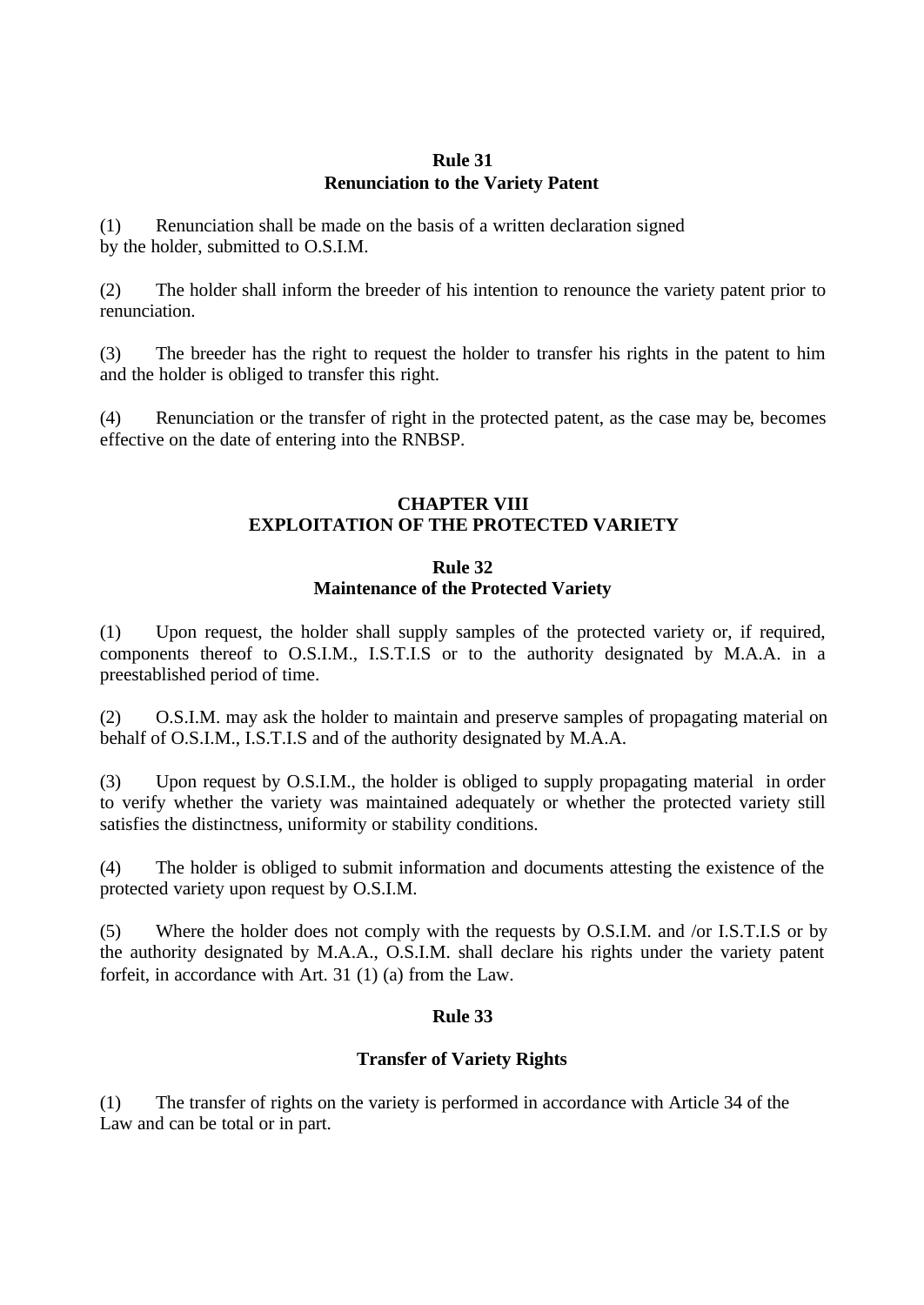(2) Where the protected varieties are pendent of other protected varieties the transfer of rights must be total and with the first protected variety holder's consent.

(3) The request for transfer of rights will be sent to OSIM accompanied by the documents as the case may be:

- a) assignment contract
- b) licence contract
- c) act of legal or testamentary successions
- d) other documents for proving the new holder.

(4) The transfer of rights shall not affect the previous rights of third parties.

(5) The assignment or licence contract shall be registered in RNCBS or in RNBSP simultaneously with its publishing in BOPI-SSPBS and it shall take effects to third parties beginning with the date of registration.

(6) The registration according to paragraph (5) will be made on condition of payment of the fee provided for in the Annex to the Law.

# **Rule 34 Assignment Contract**

(1) The assignment is made in writing by an assignment contract in which the identification data of the breeder and of the person to whom the assignment was made are mentioned, the object of assignment, also the data and the interested parties signatures in authentical form.

# **Rule 35 Licence Contract**

(1) The licence can be exclusive when it is granted only to one person or non-exclusive when it is granted to more interested persons.

(2) In the case of an exclusive licence the holder gives to the licencee an exclusive right of exploitation of the protected variety.

(3) The exclusive licence is limited in time.

(4) The licence of a non-exclusive licence has no right to grant the rights of exploitation of the protected variety to third parties.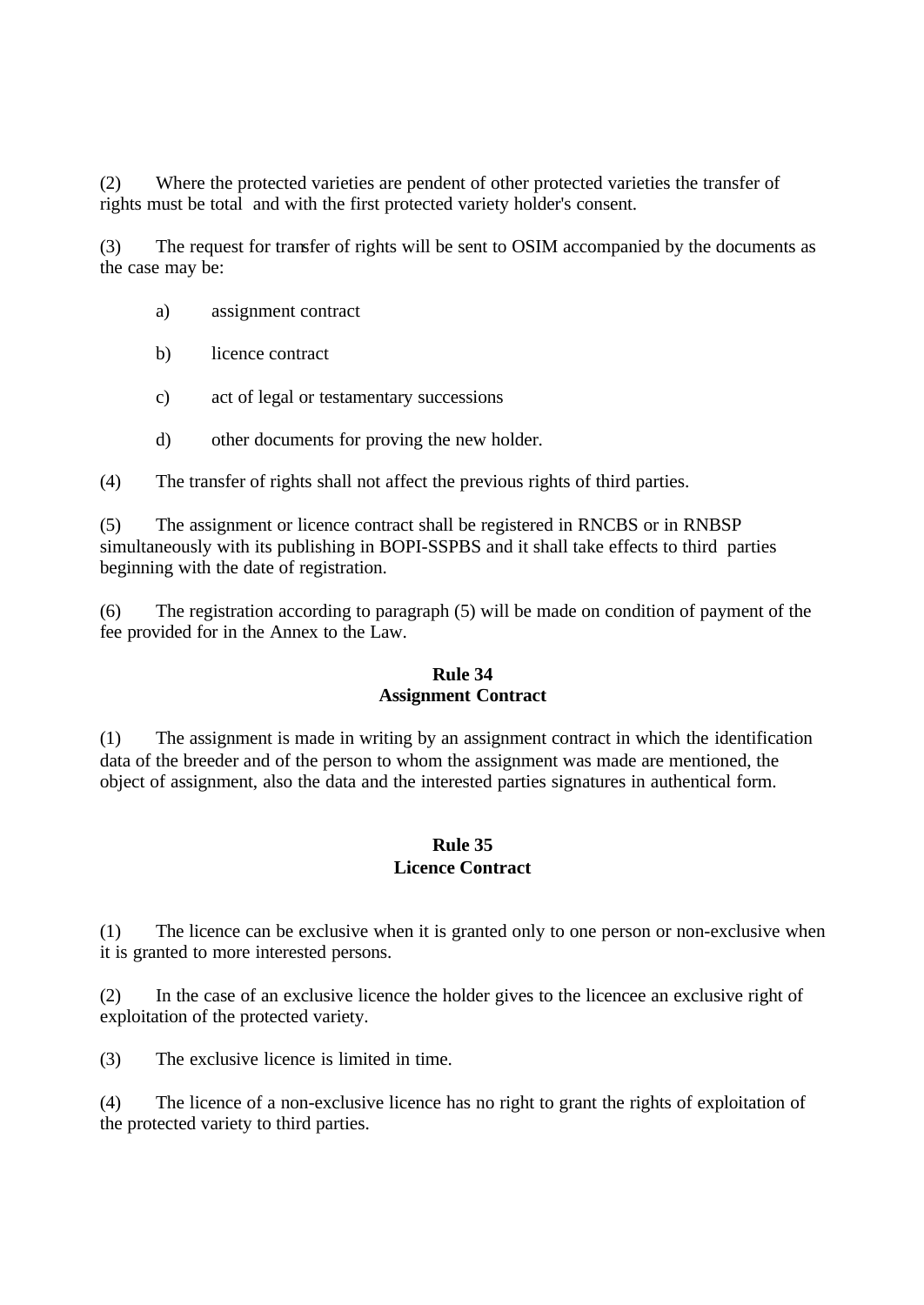(5) The non-exclusive licence may be registered at request in RNBSP on condition of payment of the prescribed fee specified in the Annex of the Law.

(6) At the holder's request and on the condition of payment of the legal fee, OSIM publishes in BOPI the offer for granting the licences for a protected variety and the identification data of the holder in order to be contacted by interested persons.

### **Rule 36 Compulsory License**

(1) Any interested person may request to OSIM the granting of a compulsory licence in the conditions set up in Article 37 of the Law.

(2) The request for a compulsory licence must contain the applicant's identification data, the reason of requesting the grant of a compulsory licence for the protected variety, documents to proof his competence, finances and facilities to exploit in good conditions.

(3) The request must contain the proof of payment of the fee specified in the Annex of the Law.

(4) Compulsory licence confers to the licensee a non-exclusive right of exploitation of the protected variety.

(5) Compulsory licence being non-exclusive does not prevent the variety patent holder from exploiting and/or from granting licences to third parties.

(6) OSIM shall grant compulsory licences at the request of an interested person, only after substantiated analysis and if necessary asking the advice of professional organizations.

(7) The Board of Appeal shall establish the specific conditions for exploitation of the protected variety, the duration and the amount of compensation payable to the holder.

(8) Non-compliance of the licencee with the conditions of exploiting the variety may determine the withdrawal of the licence by OSIM.

(9) Compulsory licence may be withdrawn to the request of the holder on justified grounds.

(10) The withdrawal of a compulsory licence shall be made by the Board of Appeal of OSIM.

(11) OSIM may extend a compulsory licence if the matter of public interest is maintained and the conditions of granting are unchanged.

(12) Decisions of granting or withdrawal a compulsory licence shall be notified to the parties within 15 days from pronunciation and they are published in BOPI-SSPBS and may be appealed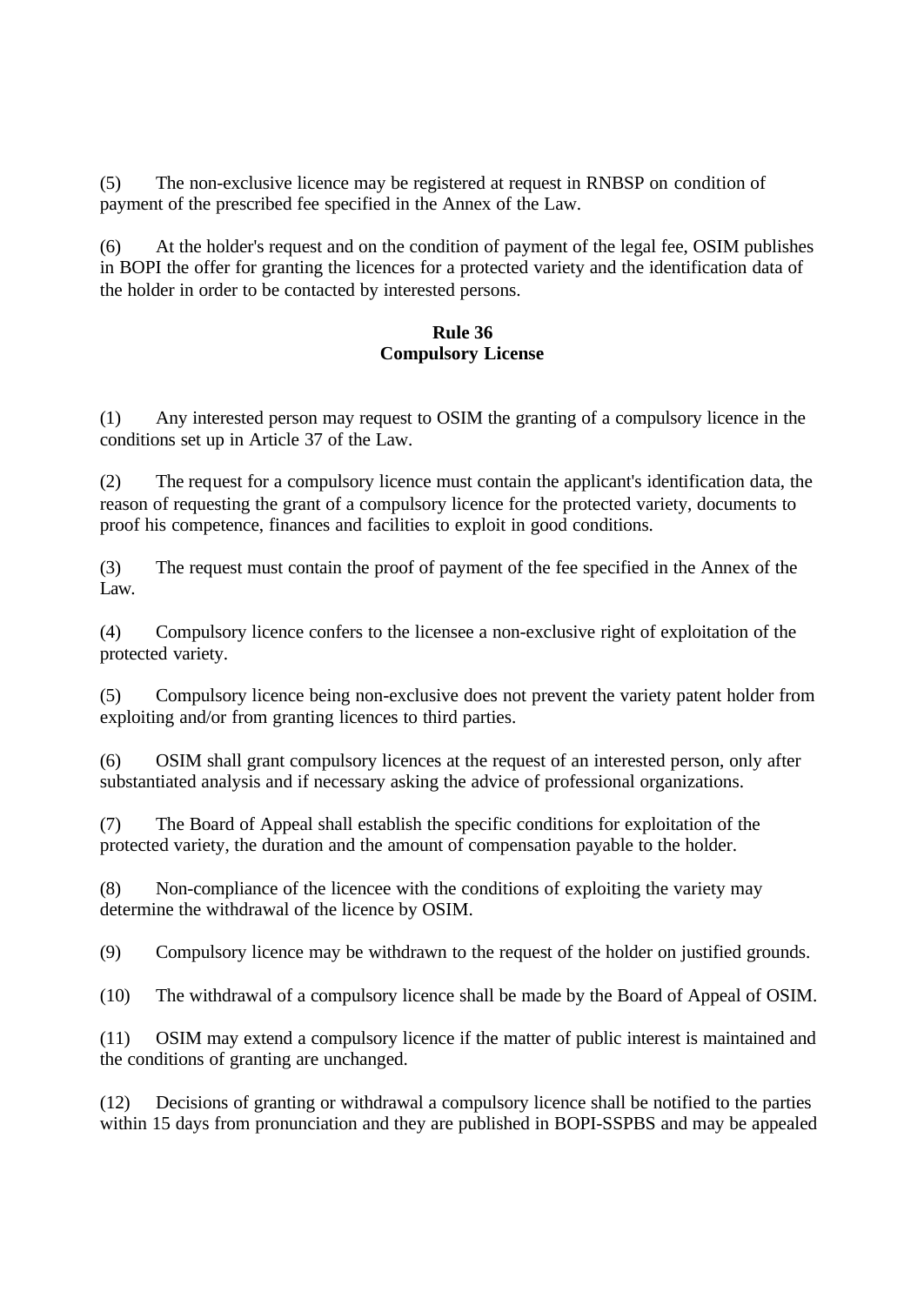against according to Article 38 of the Law.

## **Rule 37**

(1) All decisions made by OSIM may be appealed against before the Board of Appeal within three months from communication.

(2) Appeals or requests for revocation, cancellation or revalidation of the variety patent shall be made in writing and accompanied by substantiating documents and the proof of payment of the fee.

(3) The Board of Appeal will be different from the examination committee and will consist of a president and 2 or 4 members, depending on the grounds of appeal, in its composition M.A.A. and OSIM experts being designated as the case may be; one of the members of the Board of Appeal will be a legal adviser of OSIM.

(4) the members of the Board of Appeal will be approved by the order of OSIM's Director General.

(5) The Board of Appeal shall analyse the requests within 3 months from the date of filing at OSIM.

(6) For justified cases, which require the repetition of the growing tests, the time limit for the examination can be extended.

# **Chapter IX**

## **Rule 38 Competence**

(1) For the implementing of Art.44 paragraph (2) of the Law, OSIM's competences are to:

a) register the variety patent applications;

b) publish in BOPI - SSPBS the variety patent applications having official filing date;

c) examine the variety patent application as to form and substantive respectively to be in conformity with Rules 15 and 16;

send the formally and substantively examined and admitted application to the national competent authority for validation when the applicant filed the findings after technical examination or for organising growing tests in order to establish distinctness, uniformity and stability of the candidate variety;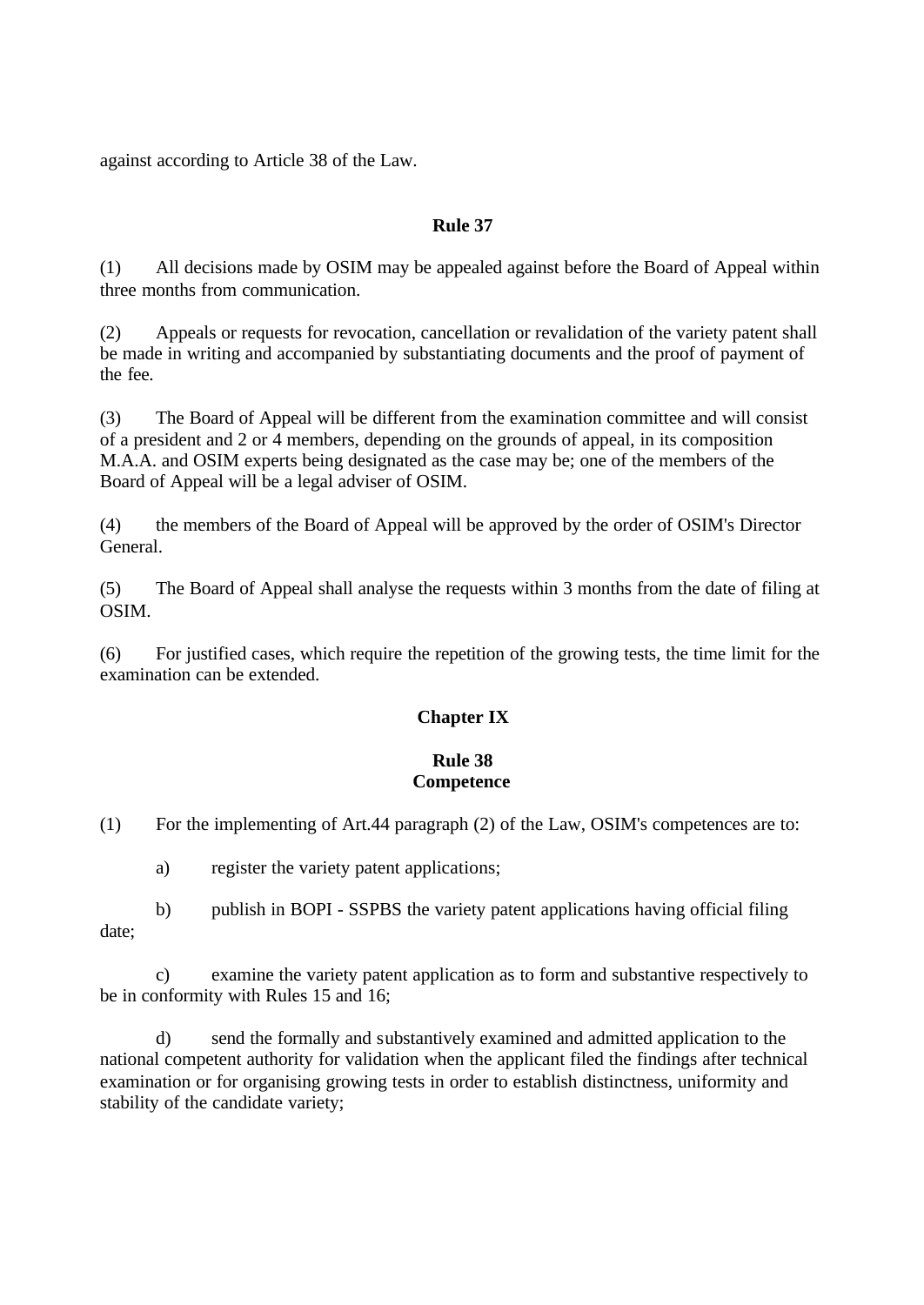e) grant and issue variety patents and establishes the final description based on findings sent by ISTIS or by the competent authority designated by M.A.A. in a standardized form;

f) organize and keep RNCBS and RNBSP.

(2) OSIM periodically issues BOPI-SSPBS comprising all information regarding the variety patent applications and the granted variety patents.

(3) OSIM publishes in BOPI the information as follows:

- a) the variety patents applications;
- b) the denominations of the varieties;
- c) the registered denominations for the protected varieties;
- d) the withdrawn variety patents applications;
- e) the rejected applications;
- f) the variety patents granted;
- g) the changing of persons respectively applicants and holders;
- h) the changing of authorized agents;
- i) the invalidation of variety patents;
- j) the licences;
- k) all modifications and observations.

(4) All information mentioned shall be registered in an electronic form on CD in order to ensure the changing of information with offices and national administrations from other states and with organizations and international specialised bodies.

(5) OSIM establishes together with M. A. A. for every species the characteristics to be mentioned in the technical questionnaire and in the standardized description, these documents being part of the variety patent application filed with OSIM for examination and for granting the variety patent.

(6) For the representation of the applicants by an authorised agent in the procedure of examination, OSIM together with M.A.A. organise training courses and authorise them.

(7) M.A.A. for the implementation of Articles 18 and 19 of the Law has the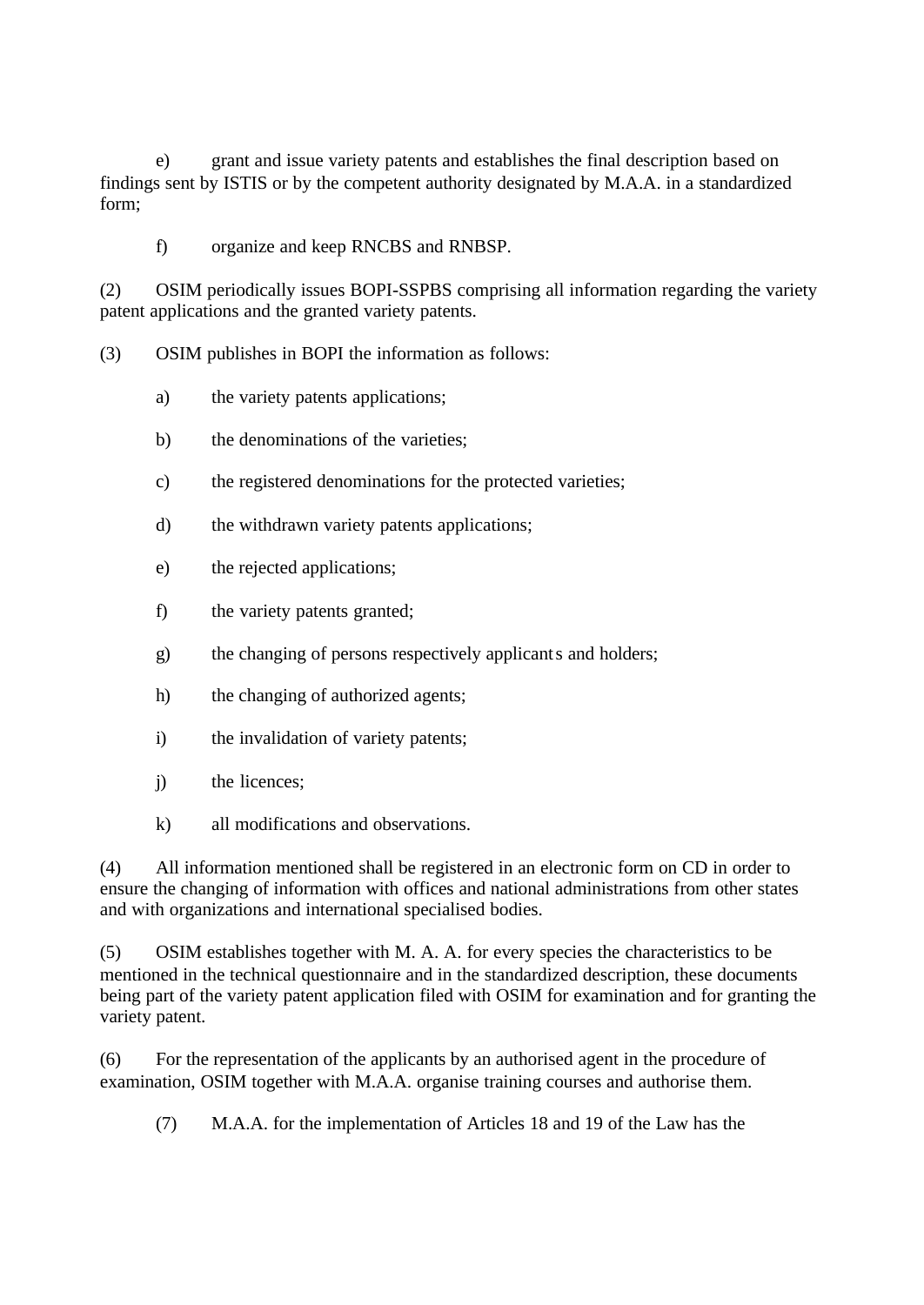competences to:

a) establish the methodology of conducting the growing tests and organising the trials in the field and/or in greenhouses in conformity with the existing experience in the country and in accordance with international guidelines;

b) establish the flow of technical examination of plant varieties;

c) cooperate with OSIM, breeders' national association, variety patents, holders association, seed and plant, material multiplication producers associations and with other bodies specified in Article 44 paragraph (3) lit.b) of the Law;

d) establish different criteria of evaluation of the new varieties of plants and of the changing of the methodology and appoints experts or researcher-breeders to produce the methodology of conducting the growing tests and identifying new varieties and species of plants;

e) designate crop experts for the OSIM's Board of Appeal in cases of appeal in which technical examination of the candidate variety is involved.

## **Rule 39 Time Limits**

(1) Time limits established on day basis comprise calendar days and do not include the first and the last day. Monthly time limits are considered to elapse in the day of the next month equivalent to the day on which the documents were sent.

(2) The time limit beginning with the day of 29, 30 or 31 of the month and ending in a month not having such a day shall be the first day of the next month.

(3) The time limit ending on a holiday will be extended to the end of the first working day.

(4) The time limits begin to run from the date of sending the procedural documents, namely the date on which the document issued by OSIM, was received by the applicant, holder or agent as the case may be.

This date shall be confirmed by the receiving post office stamp.

(5) Procedural documents sent to OSIM by mail shall be considered to observe the time limits, if they were mailed before the end of the time limit.

(6) Non-compliance with the time limits notified by OSIM for sending the procedural documents shall not result in sanctions provided for in the Law, if the applicant proves that he was prevented from doing that, by circumstances beyond his will and if he complies with the procedure, within two months.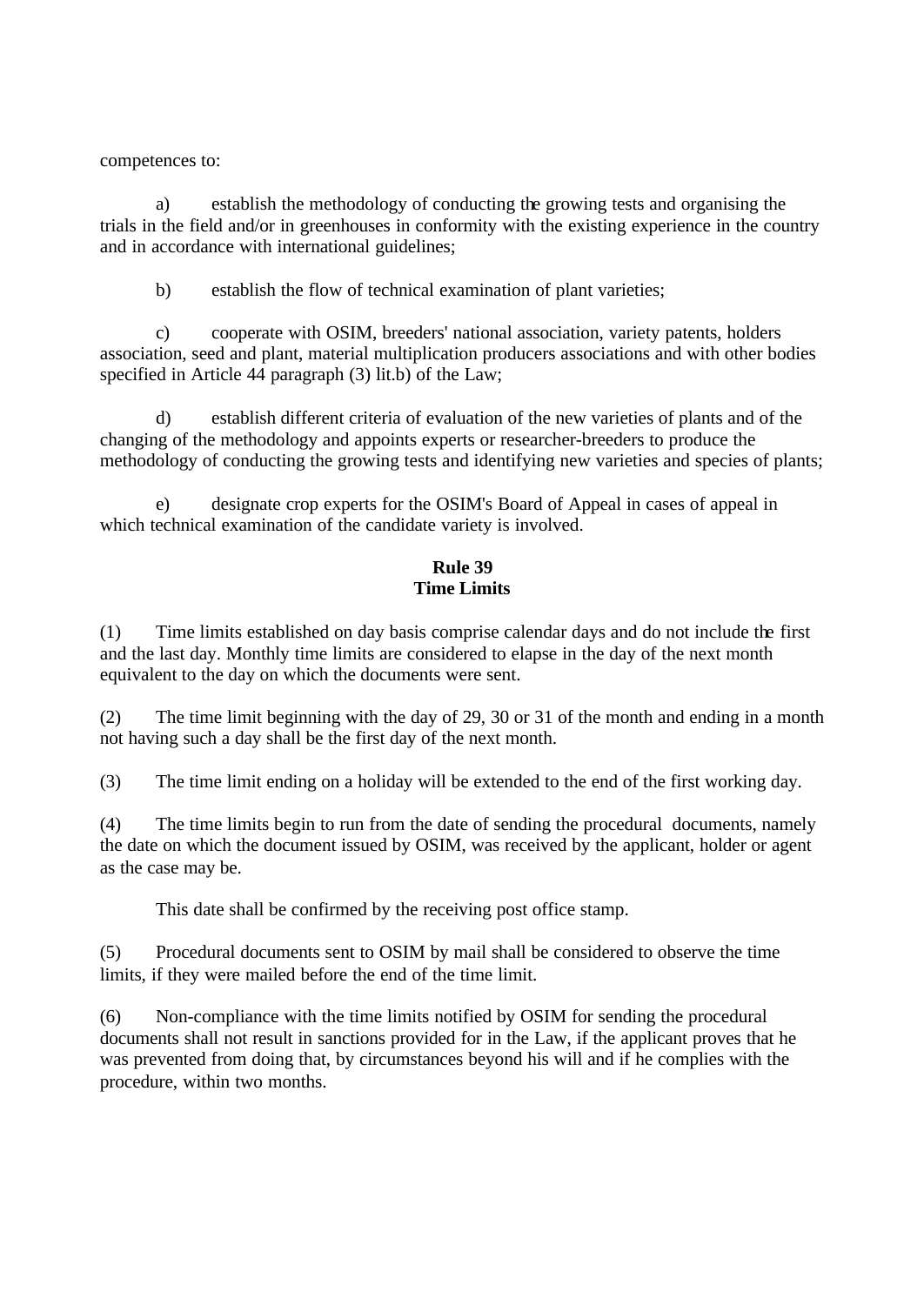## **Rule 40 Forms**

- (1) In the filing procedure before OSIM, standardized forms shall be used.
- (2) OSIM shall furnish upon request the forms specified at paragraph (1).

# **Rule 41 National Register of Variety Patent Applications**

In the National Register of Variety Patent Applications (RNCBS) the following indications are published:

- a) number of the application;
- b) species, botanical taxon and the denomination;
- c) official filing date;
- d) name and address of the applicant;
- e) name and address of the breeder;
- f) name and address of the agent;
- g) modifications in the legal status.

#### **Rule 42 National Register of Protected Varieties**

In the National Register of Protected Varieties several indications are registered:

- a) date and number of the application filed with OSIM;
- b) priority date;
- c) official filing date;
- d) name and the address of the applicant;
- e) State on which territory the applicant has the place of residence;
- f) name and address of the agent;
- g) name and address of the breeder;